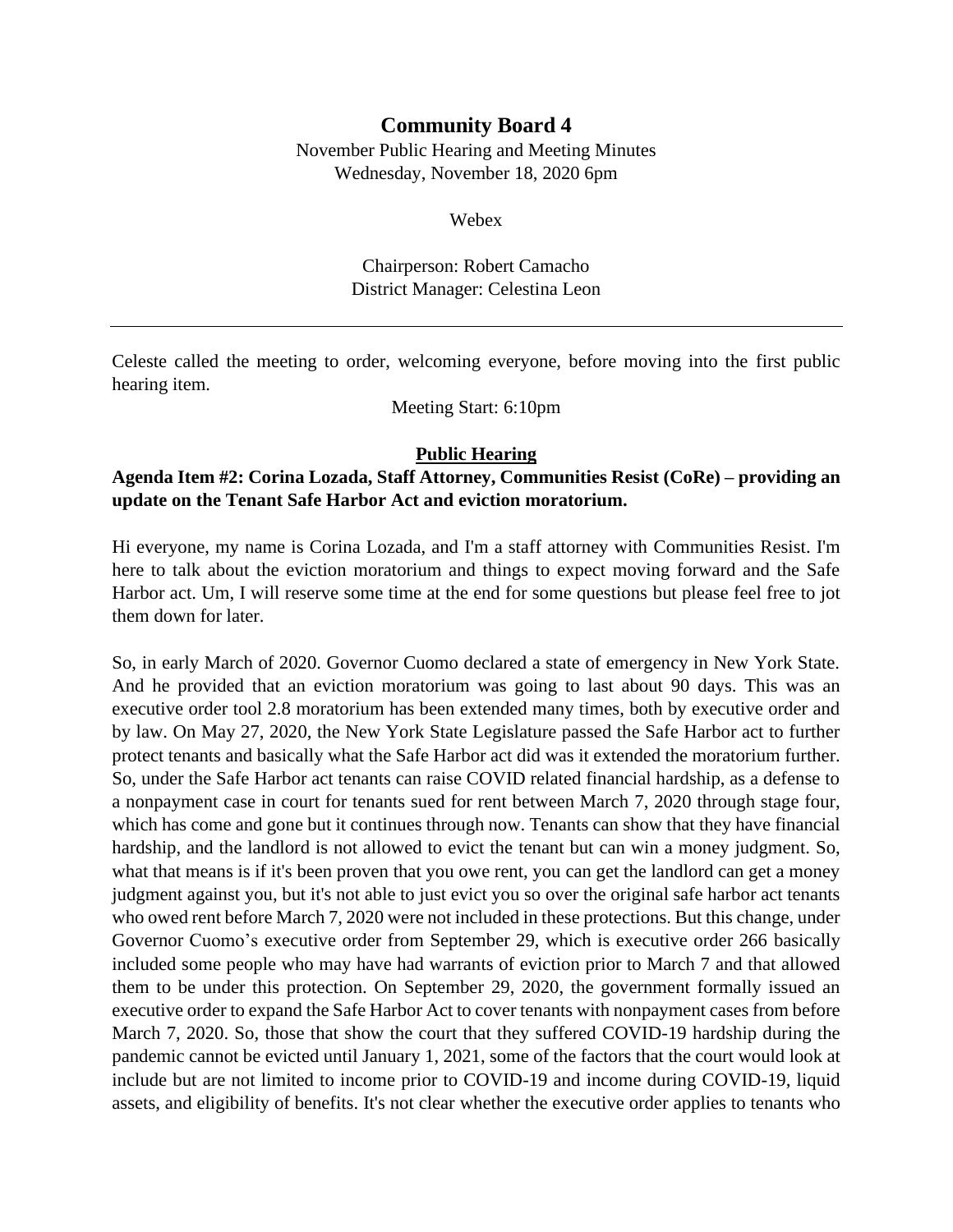are in holdover cases. So, we can see through the executive order and through the Safe Harbor Act that they mentioned over and over again nonpayment cases, which are, which are summary proceedings for rent the actual rent that is owed, but not just plain eviction proceedings so it's not clear. We want you to know that the executive order only delays evictions for tenants who can show that they suffered COVID related financial hardship. It doesn't mean that you can't ever get evicted. It just pushes it back to January 1, 2021, it doesn't stop the court from ordering these tenant evictions so for example if today I was in court and the judge said, well, we're going to issue an order an order of eviction a warrant of eviction. That's just stayed or held until January 1, 2021, it doesn't mean that the court is not allowed to issue them. On October 20 2020, Governor Cuomo issued another Executive Order Number tool two point 70 this extended the eviction moratorium for commercial tenants for nonpayment of rent or foreclosure mortgage due to nonpayment of mortgage to January first 2021. So, the beginning of the executive orders, the government was reluctant to issue it for commercial tenants and we only saw it for residency, but we also see that there is an expansion for commercial tenants under this executive order that was dated October 20 2020. Finally, last week or two weeks ago there was another executive order on November 3, Executive Order Number tool 272 that did a total for the time limit to start cases. So from the beginning there was a total to start cases to find or serve any legal actions any notices and emotions and little by little, that was getting pushed back and allowed for like emergency cases tenants had repairs, like, also in October, some cases were allowed to proceed that were already filed, but now we see that there's no more statute of limitations where the time was not told and everything needed to be filed by November 4 that was basically told from March 7 till now. And this executive order also modified section 732 and 743 of the Real Property actions and proceeding law, basically, that law case tenants, a certain time limit to answer a nonpayment Summary proceeding. And so any nonpayment cases that were filed before November 3 tenants are forwarded to 60 days, or at least until January 2 2021, there's some confusion about the actual timing because it does limit it to November 3, and there were subsequent orders from the judiciary branch that kind of like confuses it, I'll talk about it later to show the differences. In September, the CDC on a federal level issued a national moratorium on evictions for nonpayment of rent until December 31, 2020. So the difference between the federal moratorium and the New York moratorium is that the New York moratorium gives more protection, it gives a few more days, the Federal moratorium would not apply and only applies to those states and to those cities that have given less protections but just for the purposes of talking about the moratorium, the setting moratorium that's covered tells me to give landlords a sworn declaration or an affidavit that says that they have tried everything in their power to get government help to pay their rent that they have income less than 99,000 did not have to pay income tax in 2019, or received this stimulus check. They also have to swear that they can't pay due to income loss or any extraordinary out of pocket medical expenses, they would have to wear as components, but it's a bit in close quarters in another residence. If they're evicted. And that they promised to pay their landlord, as much as they can, keeping other essential expenses in mind. All tenants should get legal advice before submitting the separation, because it could have legal consequences after the moratorium ends. And of course because New York has more protections.

This affidavit is not required under the New York State and New York City moratorium. This is just what the federal guidelines would look like. Verify receive a notice of eviction. And marshals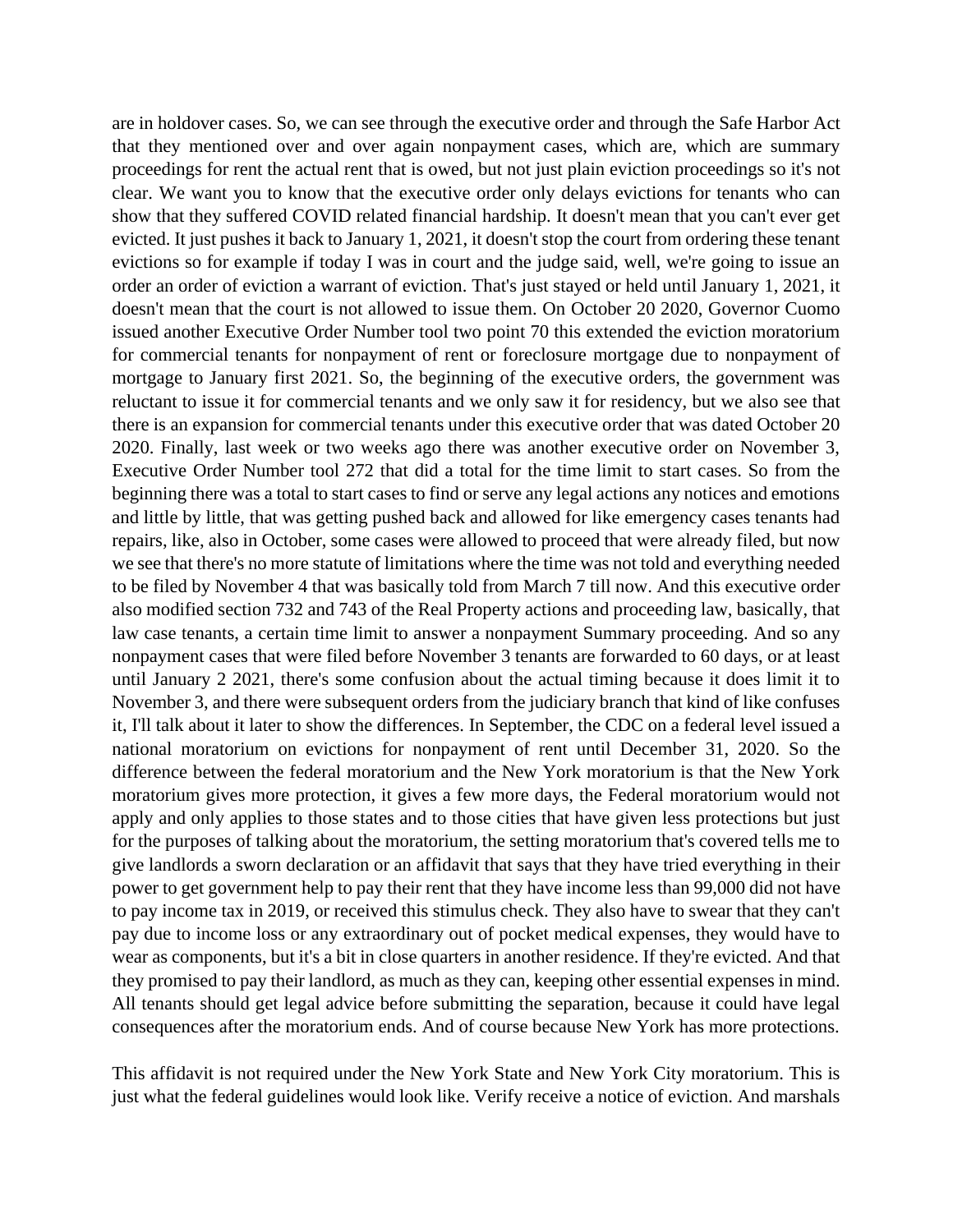and sheriff's will be able to evict tenants in holdover cases and nonpayment cases where the tenant cannot show COVID-19 financial hardship. So, the key is to be able to show that before March 7 2020, you had an income that was x after March 7 2020, it has diminished and now it's more, and because of that you are not able to pay your rent. That is the way to total your eviction, and to move it back to January 1, 2021. So, marshals cannot evict those tenants for nonpayment of rent, if they can show a court that they have suffered COVID-19 financial hardship. And again, that's January 1, 2021, that's the first day that they can evict all pre COVID notices of eviction were invalidated by the moratorium. That doesn't make it expired, that just means that the landlord would have to attend court and continue to seek permission to move forward, so that way they would be able to evict after the moratorium date. If you receive a marshal notice or notice of eviction at any point, you must contact the court to file in order to show cause. Basically, what that is it's a motion that will stop the eviction from going forward. And that will allow you to plead your defenses. If you have COVID hardship. We'll talk about what marshals' notices and notices of eviction looks like a little bit later. Here. So, this is what a marshal's notice looks like. Usually, they're on yellow or pink paper depending on the copy and show you like what your name is and what the case is it'll show you who you can contact your martial is and the date of the notice at the bottom. Use the notices used to be six days, but I believe now their 14-day notices. But in any event, you need to contact either a law office to know your rights contact the court immediately because you don't want the time to pass where unfortunately you might be facing eviction because the moratorium is specifically for people who can show COVID related hardship so you don't want to let time pass and not do anything where you could be evicted if you're not showing this hardship. What about housing court. So quite open in limited circumstances that means, not a lot of people can physically go into a courthouse. So, it's open for people without attorneys to follow cases for example pro se tenants and pro se landlords, including tenants who want to file for repairs, of course are also doing some in person trials at 320 Jay Street for cases that started before March 17, 2020, but that depends on the court schedule and all that good stuff in stores by tenants without a lawyer, don't have to be filed in court, even though you certainly can. When you can file your answer over the phone tenants are given a phone number to call to respond to court papers in the papers themselves, and you can call that number to file your answer on a phone courts have moved forward with all types of cases not just emergency cases. So, a few months ago they were only hearing emergency cases but as of now, they're hearing all cases, even those that were filed after March 16, 2020. Most appearances can be done virtually, you can see on a virtual appearance where you're appearing like we are on video. However, they are still scheduling in person appearances for those who either don't want to or cannot appear virtually. But it's not news extra cases of November 4 and even a little bit before that maybe October 13 landlords can find new eviction cases as required by law. So, before there was still like some prerequisites that landlords had to do were like service was in a different way, but right now as of November 4, everything has what's French or usual. The only difference is now landlords have to put the notice on colored paper, and it must include a notice to the tenants telling them that they have more time to respond if that's the case so this was before November 3, but you've had 60 days. I'm also how to get legal services or more information. Landlords with attorneys, either have to file their cases using the E filing system, or by mail, whereas landlords without attorneys can file in person they're allowed to go into the courthouse. If a landlord's attorney asked you to consent to E filing. You don't have to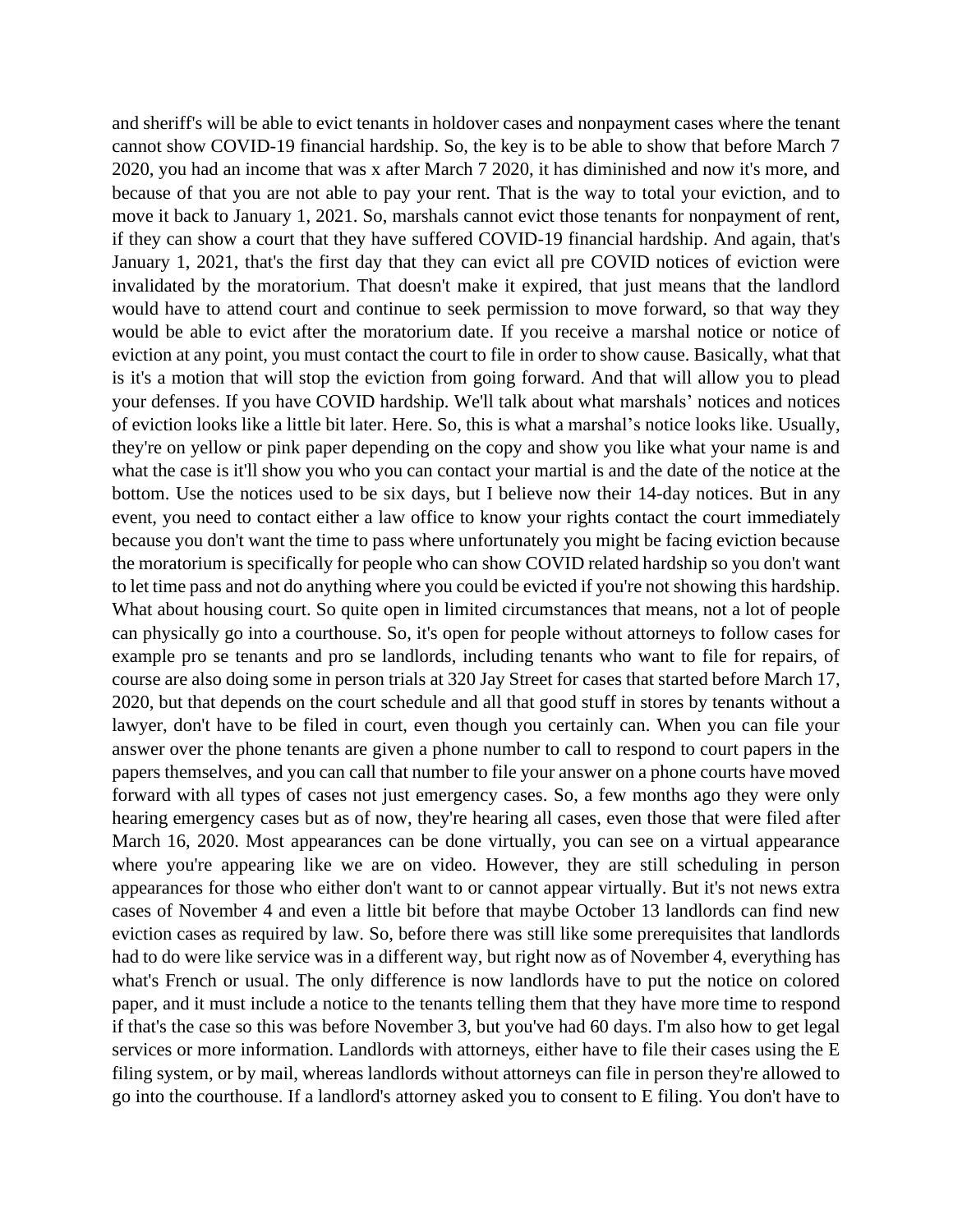consent if you don't have a lawyer but if you wish to you should consult with a lawyer to see if that is a good option for you. Once an eviction case is filed tenants will be asked to answer by phone so they're trying to limit. All the tenants who are going to the courthouses even if you are pro se and you can, and so they're trying to encourage everyone to do their entrance by phone again for cases that are filed after November 30, you would only have 10 days to answer a nonpayment proceeding, according to the unified court system so judge marks issued a memorandum yesterday that states that everything is going back to normal so the normal 10 days to answer is one to apply for everything after November 4, some nonpayment cases that were filed before November 3 can enjoy the 60 day extension or until January 2 2021. If a tenant does not respond to a petition within the allotted time the landlord can get a default judgment. So, this is something that is new, that happened yesterday. Prior to yesterday, even if a tenant was unable to show up virtually or show up to court, they were not being defaulted, but because of this memorandum by Judge marks everything has returned to business and landlords can get a default judgment. What happens in eviction cases started before March 17. So again, all cases are being moved forward.

What happens in eviction cases started before March 17. So again, all cases are being moved forward, but all cases before anything else happens. So, if you don't have your due date before a judge then nothing should really be happening in your case, but you want to make sure that you're not missing any court cases. So even if there is a case where a one of eviction is happening, you have to come before a judge, again, before the judge can decide whether they want to reFRESH that warrant, or whatever it is. Cases should proceed virtually whenever appropriate. But of course, there is that to go into court at the court date the judge has to review the impact of COVID on the tenant and possible relief. They had to refer tenants through legal services organization or try to resolve the case. So, this would be the opportunity to let the judge know that you've suffered COVID hardship, so that way you are able to be under the eviction moratorium wherever possible, you can and probably should sign an affidavit that attests to COVID-19 hardship. Again, this is not based on the CDC guidelines, it's just something where you're showing the court that it's a sworn statement that you have lost income, but of course you should always talk to an attorney before doing that. But it is one way that you can attest to your COVID related hardship so you can benefit from the same contract. After the court date the court can take all the steps that ordinarily happen in a court case, they can in case they can schedule a trial they can order an eviction. As soon as the game is over, it's up to the judge's discretion to decide what's happening to the case. The court does have to take into account any protections against evictions that the tenant has under the state or the federal law, so that's all of the things that we have been talking about what the executive orders the Safe Harbor Act on the left. What happens in eviction cases that started before March 17 continued. So as of June 22 all the proceedings that were dated before March 17, we're about to move forward on emergency proceedings we're about to be found by defendants. But right now, everything is game. The courts are handling these cases at a slower pace so right now we're trying to do the backlog, most cases that were told before March 17, but trials and court appearances are still being scheduled virtually or in person in New York City. If the court schedules a court date, whether its natural or person, and tenant, do not attend a tenant could be held in contempt, and even have an eviction order issued against them when they're not there. So again, defaults are moving forward, and this is decided yesterday. And so, it is very important that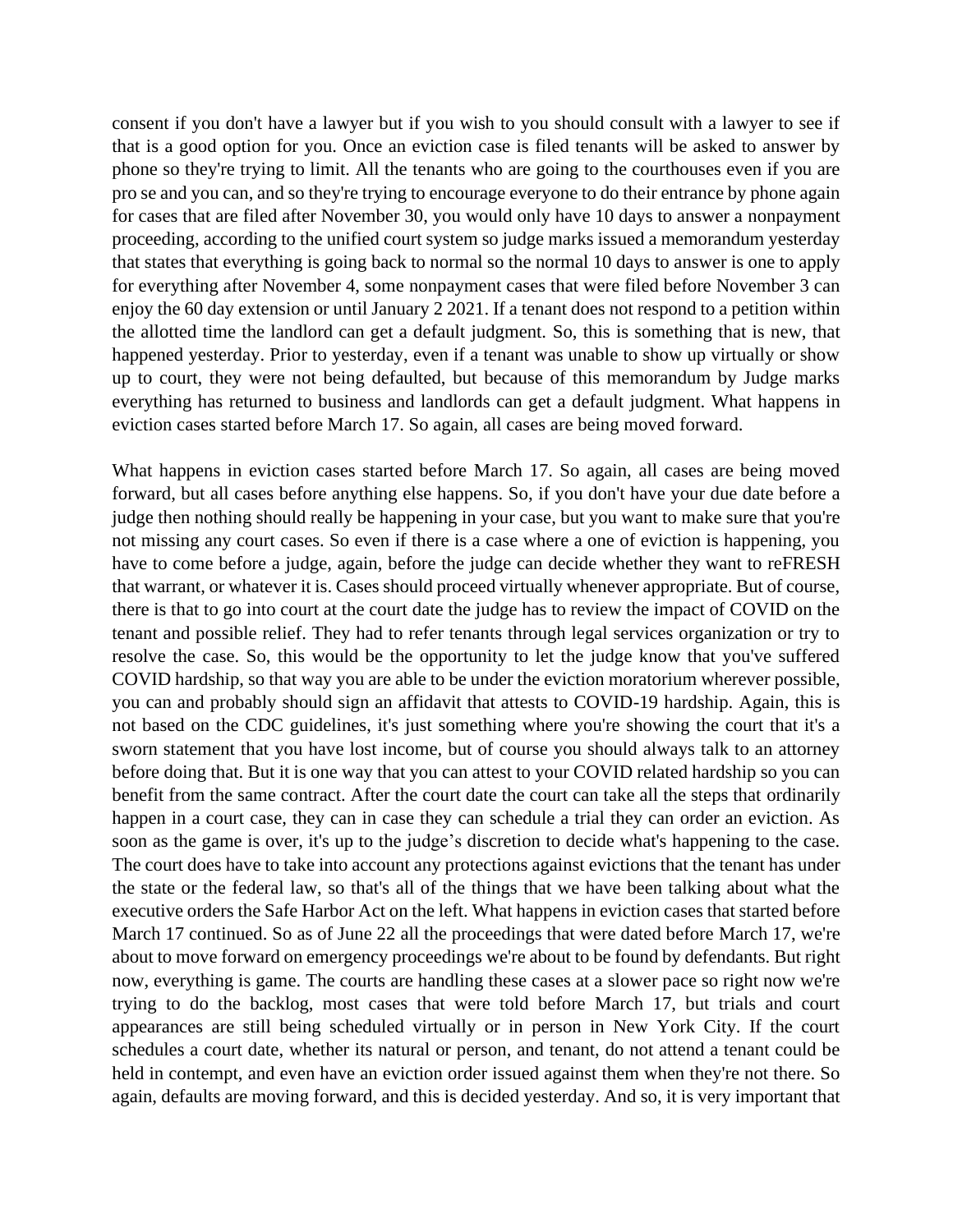you hold your case for new cases, again, Judge marks provided in his memorandum that the service requirements returned to normal for anything that's filed after November 3. So, if you receive court papers, it's very important to respond to the court papers and contact a lawyer, contact me first, see what your rights are See if you can call in for an answer, all that good stuff but it's important not to sit on it because default judgments are moving forward. If you're seeking repairs. The HP part is open and if you have any conditions or violations in your phone, you can start a case, you don't have to wait for it to be an emergency they're not just doing emergency cases for you can begin an HP proceeding against your landlord to force the landlord to make the repairs and to correct building violations, starting June 22 tenants could file for a period, not just emergency repairs and so if you're filing without an attorney. You can get a template from the court, like going in person or calling. Or you can go online to just fix that NYC website, and they actually have a really easy way, where you can just like, have your information put in and they prefill out the form for you. If you're unable to start a case remotely you can go to court and file in person.

One major thing is contacting a community-based organization, whatever it is office like communities resist relief advice and so you can definitely contact us if you're not sure what organizations are around you. You can check for latest updates on the moratorium at Rights Council and you can like try to Google what's in your area. Know your options that's very important. So, if you are suffering COVID hardship, you can apply for a one-shot deal. You can wait and see what the recent legislations to see if like, there will be like a cancel rent or something or other. You can try to work out a payment plan with your landlord by trying to negotiate and you can definitely inform your landlord, and the court about your financial hardships. Make sure that you document everything that's very important a lot of repairs love any harassment love any retaliation. If you receive any notices log how you receive them when you receive them. And it's important to keep photographs and videos and if you can have audio recordings, just as much information as possible, just in case there is a court case you have the evidence with you. Who should seek out help anyone who cannot pay their rent is struggling to get repairs or is facing eviction or even if you have a question about your rights, it doesn't hurt to seek out information, and it doesn't matter whether you're a tenant whether you have section eight, whether you receive city faps, whether you're eligible for screen or DRI if you have children live or apartment wide or emergency repairs, anyone and everyone should reach out and know your rights, because you don't know if you'll need it later on at community based organizations, again, you know suitors in Williamsburg st mix as whether communities resists which does Brooklyn, Queens including Bushwick, you can contact your local council member on your city the public Advocate's the mayor's office, all these places will definitely put you in contact with a community based organization or an attorney that can help you. Additional resources could be unemployment insurance, if you qualify for any public benefits or one-shot deal on HRA food programs as well as the school grab and go also and as soon as right there and a Williamsburg has a full country. And if you go on the Coalition for the homeless website there's other resources that can probably be useful to you. And that is the combination of my presentation so if there's any questions, you can definitely ask them now, but also take down the community interest this telephone. If there are any case specific questions, call us there and an attorney will reach out to you. Advice. COVID. COVID. You can go to the code. Now, if a lawyer told me what they can do.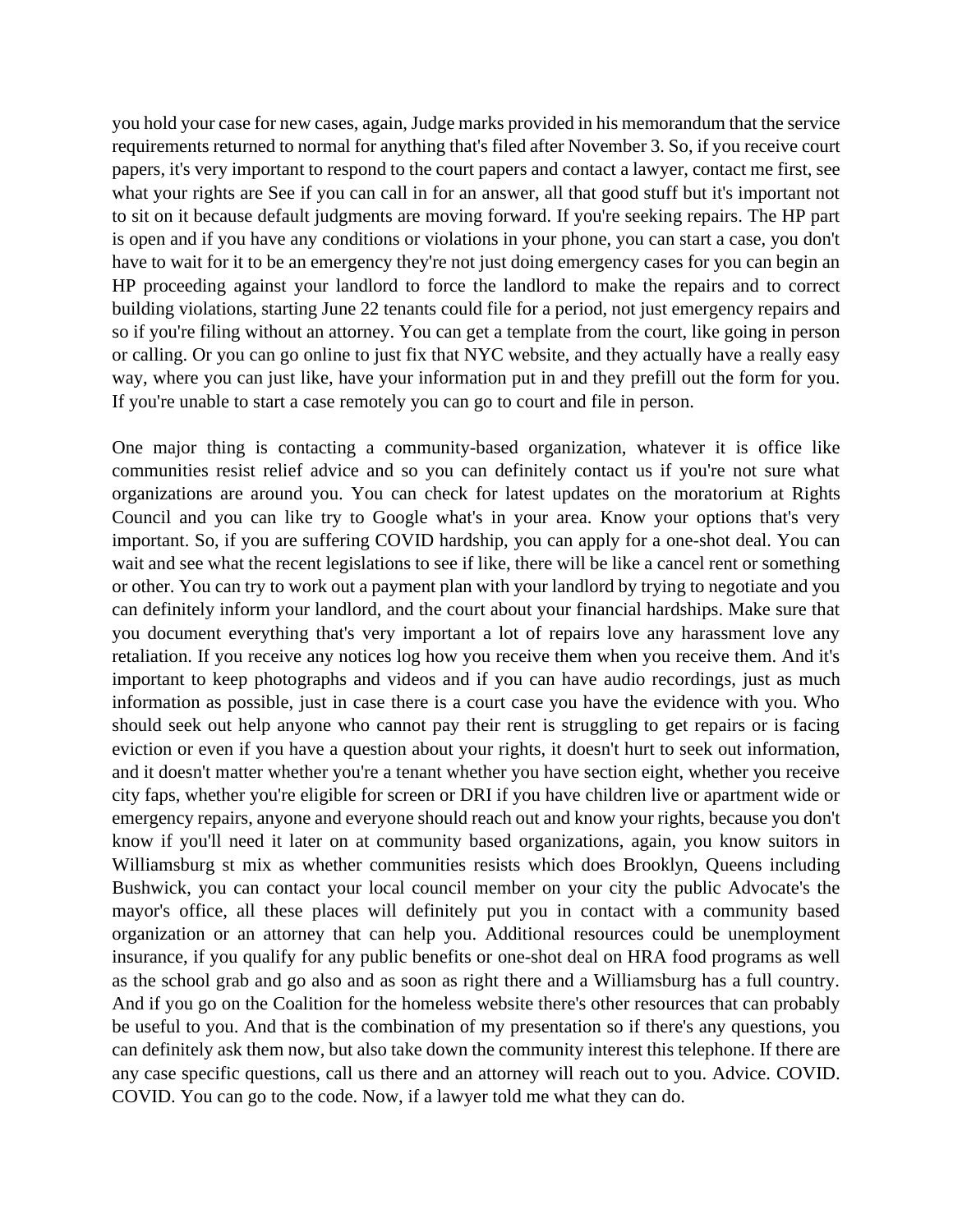Okay, so tenants that wants to appear pro se and don't want to lawyer can definitely go to court so that way they're not defaulted. They can also ask the court for time to get an attorney, and then that's where you would have rights to counsel or one of our organizations that I mentioned, to see if you can get free legal counsel, so right now communities resists, we are providing free legal counsel usually we do groups, but in special occasions we might do individuals. And so, if we can't help you. We also know other organizations that might be able to. So, it would help if you wanted to go to court and appear, you know, just so you're not defaulted and say, I need extra time. Legal Aid could possibly assist you communities resist can possibly assist you. And you can probably just shop around if you do want an attorney. Thank you. You're welcome.

What are you guys familiar with the tax abatements that these people will lose out on their homes? Furthermore, in regard to the tax abatement or water or sewer that I'm not particularly familiar with, I know that they did do a moratorium for foreclosures if you can't pay your mortgage, but I'm not really sure about the tax abatement I would probably have to do some research. And since you're one of our clients Mr Camacho we can get back to you pretty soon.

And you guys are meant to get funding. My question to you if I may. How many people in Bushwick, has there been are the issues now compared to the COVID? Are we having a big turnout, how is the percentage in English Bushwick, I don't know numbers per se, but it's affecting a lot of people. And so, we had a lot of people in Bushwick and Williamsburg everywhere basically even in East New York reaching out to us for Brief Advice. And so, this is why, when I was asked to do this presentation, I really wanted to because there's a lot of changes that have been happening since March and it happens very frequently, and it's affecting almost everyone and it's important for everyone to know their rights. And so sometimes they don't know where to go, but that's why we're here to try to bring it to you, because it's horrible the things that we're seeing.

## **Q and A from the chat:**

All right. Going once, going twice, folks in the public eye see there's some  $Q \& A$  questions here if you enter them into the chat and the  $Q & A$ . I'll take a look. All right, I do see one Just give me one second, so I can pull this up. Can judge Mark's decision slash memorandum be overruled by the state? Response: So, if the legislature decides something else and it becomes laws, I'm sure, but usually administrative orders and executive orders are temporary. And so, unless the state legislature does something else the administrative order stays in effect because even if the governor decides to do another executive order, they kind of technically have to coincide. And so, Mark says memorandum does represent a lot of almost executive orders and as we can see like they're kind of playing tit for tat for who can do what, but for the most part they kind of coincide together. So, I guess the short answer is yes, if there's a law but because this is something that's different, and it's in a state of emergency. I don't think that another law, other than the Safe Harbor law would be passed, just to figure out how the courts are going to function. Usually, the administrative orders by the unified court system are about how the court is going to function, and it governs that I hope that answered the question.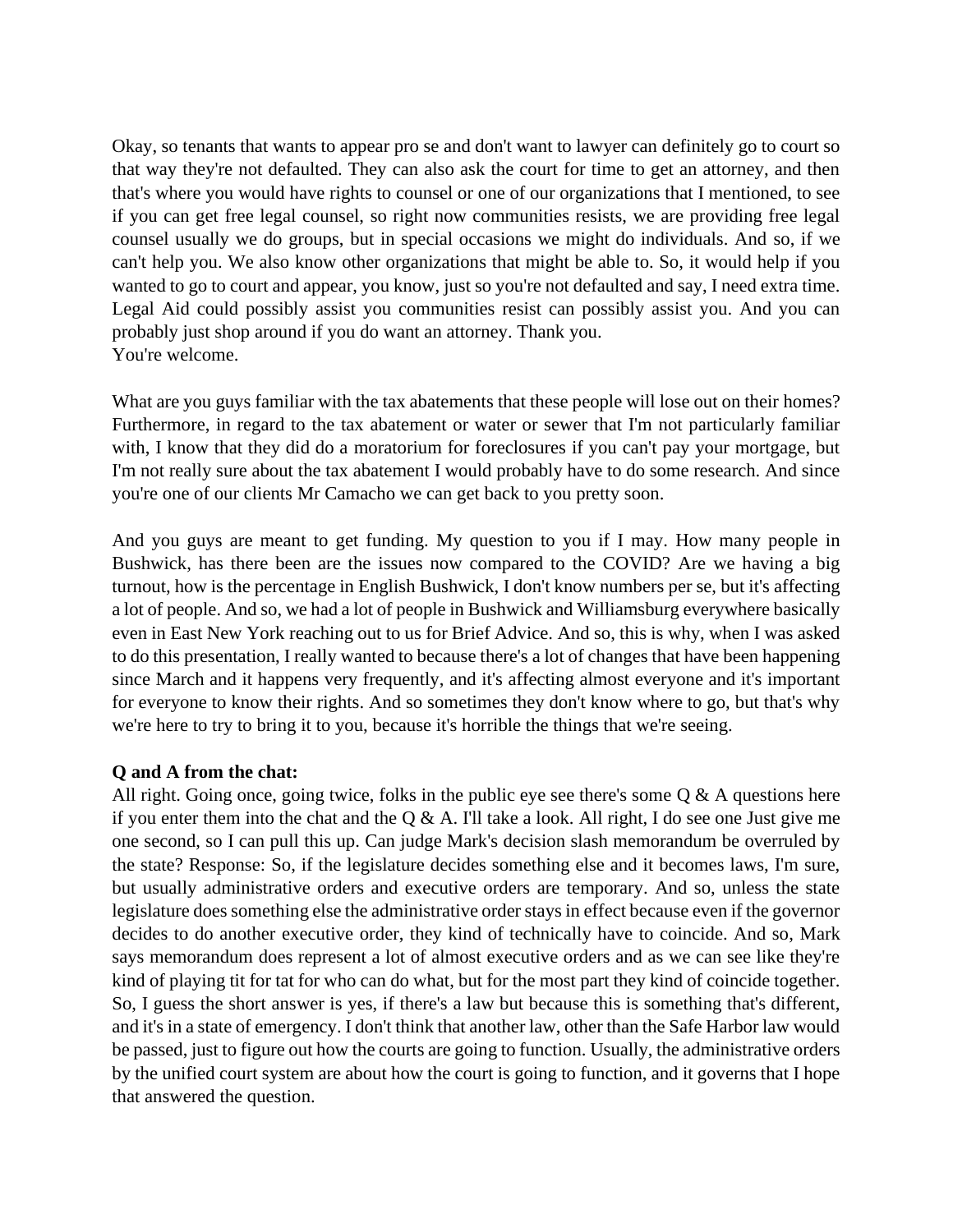Celeste: I don't see any other questions in the chat or the Q & A. If there are any other questions, now's the time? And if we don't get to your question say that's okay, we can always send a follow up email, feel free to reach out to the board's office. All right. So, I don't see anything. Thank you so much, everyone.

## **Agenda Item #1: Monique Chandler-Waterman, Brooklyn Borough Outreach Director, NYC Test and Trace Corp - providing an update on the city's test and trace efforts.**

My name is Monique Chang Waterman on the book and Outreach Director for Health and Hospitals Test and Trace. I've been working for about six weeks. And, as we know this is a new campaign because of COVID-19. I do have a presentation. Let me see if it will allow me to share it without any issue. Give me one sec. Okay. Just want to give everybody my information just in case you do want to reach out to me.

#### 646-847-5327 [watermam@nychhc.org.](mailto:watermam@nychhc.org)

My job is mainly to connect with the community stakeholders and make sure that we are amplifying the message of Test and Trace, making sure people are safe when it comes to COVID-19, and they know ways to partner. We made sure that people know the community is in the conversation and is up to date as much as possible. So, some of the partnerships may look like a partner for a particular event, giving out literature for COVID-19 prevention, things of that nature.

I'm going to go into a little bit about what our what our campaign is doing now and certain things that we need to know I know some of it is, we know already. There's a lot of repetitive but a campaign we try to make sure we get the message out as much as possible because people still not quite understanding what's happening, and various things when it comes to COVID-19. So, we know COVID-19 coronavirus disease is one and the same and it's common symptoms of two to 14 days after exposure. But we also know, we now know you can have no type of symptoms at all and still have COVID-19, so the symptoms that traditionally we talk about are the shortness of breath, difficulty breathing, fever, sore throat, lots of cases, it could be one of those things, all those things but none of those things. So, we just want to make sure people are not having a false pretense that I don't have any of these symptoms so therefore, I do not have COVID-19, and that's why it's very important that we promote wearing masks above the nose, covering your mouth, and also wash your hands, stay home, if you do feel sick. Though you feel off in any type of way. And also, the distance, social distance and also getting tested, because like I said you can have no symptoms, and have COVID-19. So, isolation and quarantine something very harsh towards staying at home and away from people, but it does have a very big, big impact on reducing transmission, and it stops the chain of, you know, COVID breeding. So right now, we know we have an uptick when it comes to COVID in certain zip codes

The positivity rate right now 3.6%, so, this this community void area especially where you're located. Definitely is on the watch list when it comes to the cases up taking with COVID-19.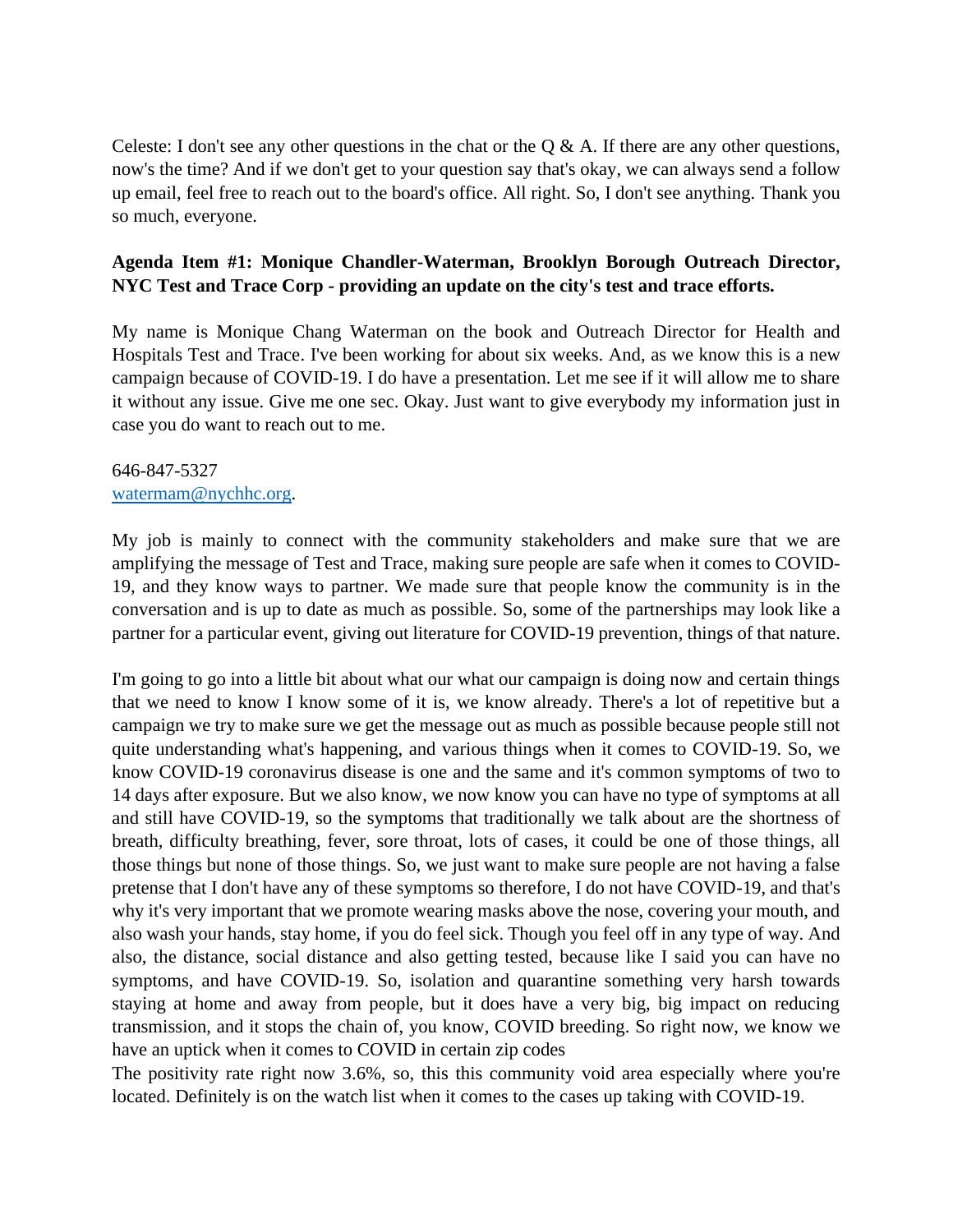So it's no good like we know, just that one case is a thought in many cases, and that's what our biggest concern is when it comes, even for the holidays coming up. We know that people want to gather, we are, you know, social stars right with the physical distance. But if the person doesn't live in your house or they're not your everyday life. We would not want to have them over for Thanksgiving dinner or for the holidays unfortunately because you're not sure where they've been or what they've been exposed to. We want to keep it to the people that are in your household, for this particular for the holidays, especially because people are more to know they really want to have that contact so we do have a safety tip for the holidays that I definitely shared with you, Philip and also I can see back up, put it up on the screen so we just want to make sure people, isolated. This is positive, you'll get like a phone call and quarantine if you feel you've been exposed or you're not feeling well please stay home. So, you should get tested I know before when everything first started they were COVID there was, you only get tough em symptoms so you get tested, we recommend at least once a month or New York Michigan capital COVID-19, where the authentic one not by.

So, we want to make sure that happens that we've seen case reports and the younger people under 18, or we're trying to promote even what happened and it was kind of hard sometimes their parents may be at work and they can't take them to get tested, but we're trying to figure out what's the best way to make that happen as well. And we want to make sure we know when it comes to at first it was like well, certain people colors and not really getting exposed so we know that that before tourists and equity matters, and a bit New York will collide. Fortunately impacted by COVID-19 because underlying that health issue. so also, we talk about healthy eating, doing the best we can, making sure that we get tested and making sure we follow the four corners that I didn't mention before, when it comes to COVID-19. So, a lot of people have been in contact and it's because on the street saying, I do not want to get touched is uncomfortable. And I said that you have to be a mom at home, do you have someone that's totally and they say yes to that. And I said, Well, think about you're doing it for them, because you may be able to survive COVID-19 but maybe not that elderly person, your neighbor or somebody may be in contact with. So, if you are a person that want to also help promote this message and convince others to get tested, and they showed it to the Prophet the question. Sometimes we care more about the people than ourselves. So that's a way to also make sure the message gets out there. Get out there and we talked about that. There is a website, I'm not sure if everybody knows about it. But if you go to [www.nyc.gov/covidtest,](http://www.nyc.gov/covidtest) which is on the screen. You can plug in your address, and it will give you all the nearest testing sites, they will tell you the hours operation, if they have rapid testing. If they also if they have what ages because some people don't do under a certain age, so they tell you all that important information that you can find out. And we also have mobile sites in certain places for like a week type of field, houses, you have a perfect Avenue from 10 to four. I think it's 1230 Sutter Avenue. I'm not mistaken, you have testified before the week but then we have brick and mortar sites that kind of fear, or permanent basis. For now, on the website that you could check out for. We also have something called Michael site. So, Michael sites, is something fairly new. We also have a new presentation yet is the self-testing and it was something that we started off with home chip was the ticker COVID-19 home kit home that has the tournament's built in by FedEx or by the Postal Service. However, a lot of people have been sending that back. So, we're doing self-testing where we can set up like for instance let's say in front of the community board office, we have a health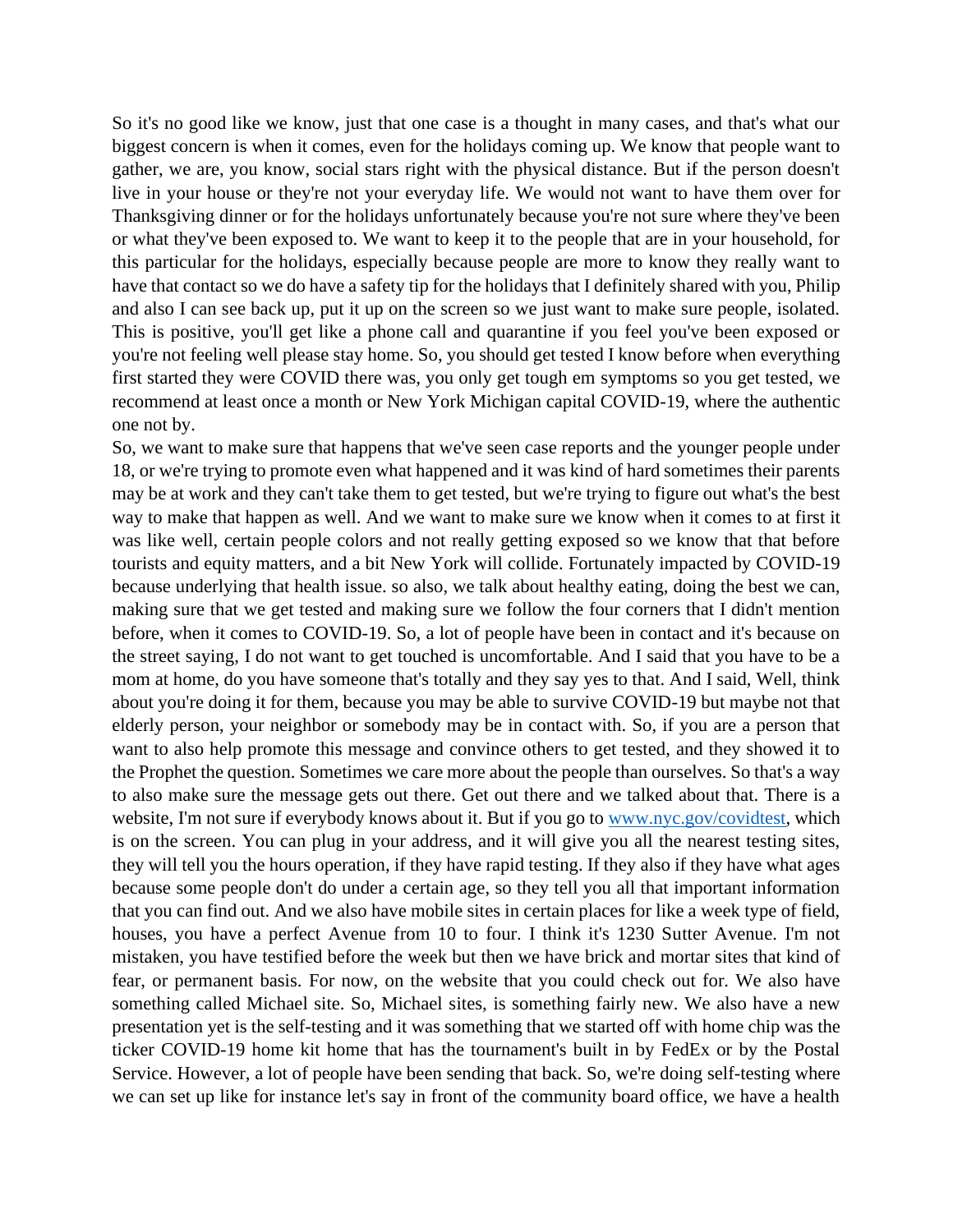and hospital staff, you can do have that effect in front of the office away in partnership. And what they do is they'll take information for iPad and take an email within 24 hours using the test results will be able to like swap in your nose, yourself, you will do that yourself. Some people like that testing better so they feel they have more control and will be more comfortable for them. So that's some of the options we're testing that we have, and we don't know very much I know they have rapid tests and from anywhere from 15-minute test results, and from 30 minutes, and on that. Also, when you go to nyc.gov forward slash COVID test you will find out who's doing self-tests and who has rapid tests. All of that is on that website. So, in the event. Someone from stuttering, or you. Please, please answer the poll find out what they're saying. And you'll get inside of what's going on all the controls will be controlled by phone and a phone call has been saved, and healthy and pick up the phone and figure out what's going on the computer that way we can work with you so please if you see NYC or look like the screen, I just show you, please. And for that, we just want to make sure people are safe. So, we have both the front one is tested positive, we have free resources during isolation or quarantine to help people stay safe. More people from getting sick. So, if you're in a household, and you do not have a safe place to be, where you could quarantine or isolate, there is hotel for free that we do have, which is our take care so we have tasks we have trade. And we have Take care. We have food delivery service medication delivery, and then you let us know what else you may need. I was with one of my team members and they said hey, I actually called somebody that was positive I was checking on them, they were having difficulties breathing, I was able to guide them to get in resources right on the spot. And this part, saved someone's life make them feel more comfortable, and make sure people know they're not alone so we want to make sure you are taking care of during this time. Now, we talk about partnerships, and part of the partnership, as I spoke about, is doing events like I did, we did 1799 events Sixth Avenue, I don't think that's in your area, and you could actually train speech I think that's close by you. And what we did was it gave off math. And we also gave out this literature that you see on the screen, how to prevent the spread of COVID-19 foot before course, what you see on the screen. The homelessness. Heat physical distance, where a face covering and keep your hands clean, and then of course get tested. We also want to make sure people avoid large gatherings and want to make sure that they do like he said answer the call gets you to get some test in shape. So, this slide has two sides, I don't have other side up, but the other side just tells you about the phone calls and different things like that so we get a lot of back we give up the literature, and we say, hey, the nervous sector site is, and we give them that information but I beg them to go to the website and like I said once a month is what we are saying is recommended for getting the word out we need help getting the word out and who's that to get the word out what community members like yourself. So that's why we partner with community stakeholders. I will my team member, we have canvassers that's been particularly all over the city that go out and give up math, they may not be from the neighborhood but if I'm able to partner, we're able to partner with the organization and community. Community Board, and we are able to have the characters come, they feel is more credible, they know who you are, they will engage more, they will have conversations that they probably afraid to have or don't know how to have just because we are partnered with a community board or a community-based organization, so we welcome partnership and partnership doesn't have to be complicated. It could be as simple as putting up a table, putting out the math and novel literature and we're out there standing out there maybe our to give out in front of the office given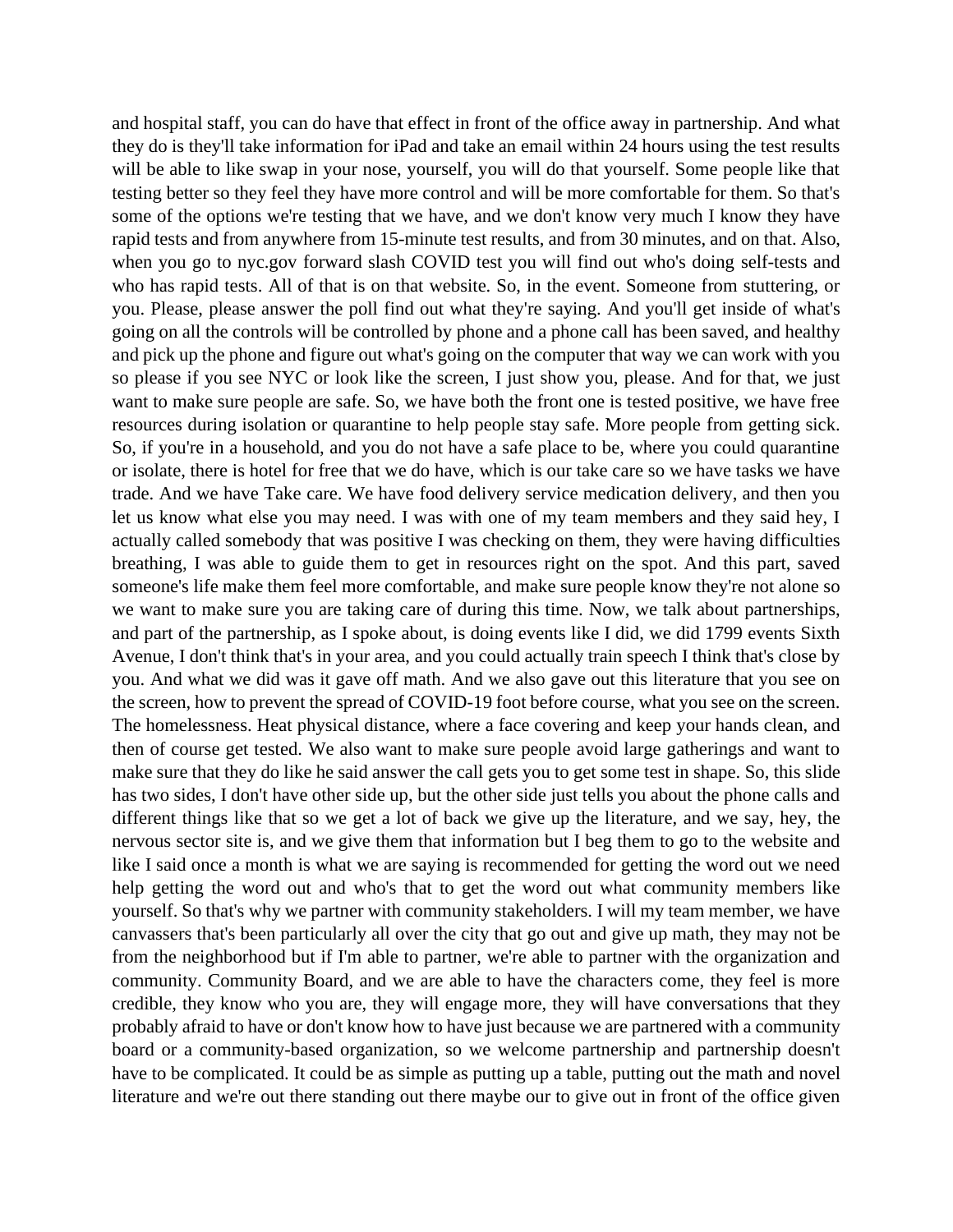our math, it could be setting up a self-testing site, it could be given out literature on a particular day, it could be how we think is best to reach your community members and also what you have capacity for. So, we just want to make sure this is done, the best way that you, as experts in your community as credible messages. So, I hope that you can hope we have get tested to Tuesday's day's action where it was a nice theme to put out there, whereby it's okay it's Tuesday, let's make sure we get tested and we send a team out and we go to different areas. and we do a lot of events when it comes to on Tuesday, that's something that the mayor pushes a lot of help in hospitals, and you will see a lot of media coverage around that because it's one of the things that is, it shows a lot of people to get tested as a campaign to make sure people are getting tested. So, how do we stay connected. We are on social media. We have our social media handles.

## #NYCtestandtrace #fightCOVIDNYC

[www.nyc.gov/covidtest](http://www.nyc.gov/covidtest) [www.nyc.gov/covidzone](http://www.nyc.gov/covidzone)

## **Q & A/Discussion:**

Unknown board member: I don't have a question I just, I just liked the idea. I just like the idea that if I don't, if I don't like no one in my family to come to my house I have an excuse not to tell him to come home. Response: We definitely, you know, we're hoping that this could enter soon as possible. But the best way is for us to follow. Discipline during this time even though it's difficult. And we could do virtual events, right, we could decorate outside our house and right away because we carol by the house there's different ways that you can engage without being physically there. I hate saying the word physically but that's the best way I can describe it. And I don't know if you're able to okay do you see what I have on the screen as far as testing. We have flyers like this, we'll be sending out what for. We do have the website, but some people are very visual they want the flyer of all of the testing site, we have in the booklet. So, the ones at the top is the site that will say booking more than me to do more than a week, but well as you go down to the bottom it says local pesticides, from the 16th to 20th, so we know some of these testing sites may not be walking distance from people home so what we did was we found, as we have one at Cypress Hills which I believe is nearby. So, we set up these sites by request.

You may say, Hey, we don't have a lot of testing we need one. And then we will study in certain areas based on need based on what's on a watch list. However, with the mobile testing site, if it's below 50, or if it's raining, whether they're not going to be open for that date. So that's why we make sure that people don't have brick and mortar sites, and a self-testing site also would be in itself testing is where you do it yourself. But it's wanting to make sure people have that information I'll email it to her to be shared out as well.

**Felix Ceballos**: I have a question. My name is Felix have I use it, you mentioned the CDC recommend people made the test at one time on my question and that's for anybody and also, they can get a text, and what I was thinking. **Response**: Yeah. So whether you have something from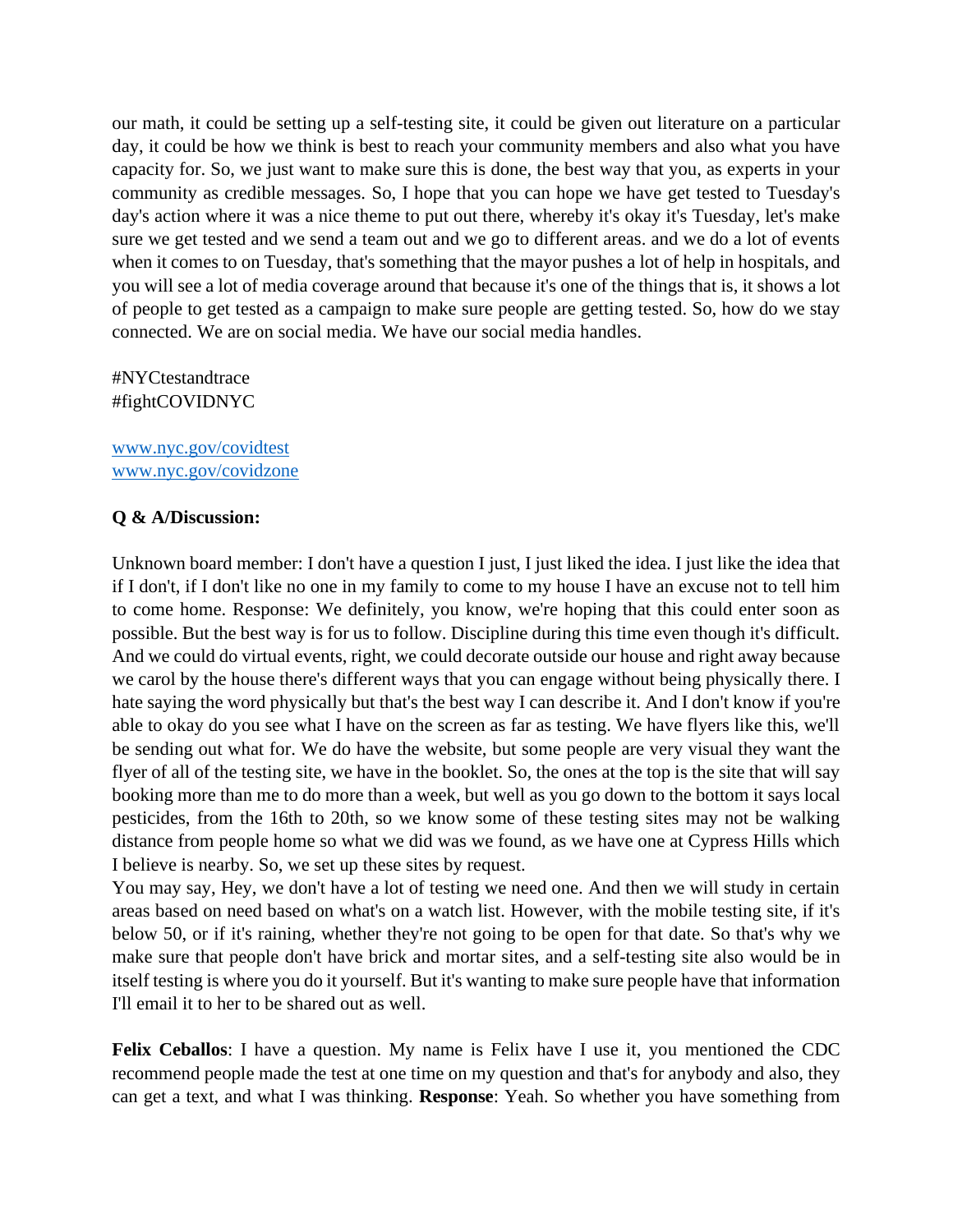that you get a cup. And it could be for anybody. So you just basically go through the site you get the top button if you feel you want to get it more than once a month, you're welcome to do so as global we're promoting TESTING and so you should have no barriers. If you do, you could definitely go through one you could call me directly if someone is giving you any type of issues with that, but you should not have any problems with that and at that no Co Op. I want to say that too because some places may ask you for your insurance. But if you do not have insurance you should not be turned away on charge. Nothing should come out your pocket to pay for COVID tests. **Felix**: Thank you very much.

#### **Questions from the chat:**

Celeste: We do have some questions from the public. **Are self-tests, or rapid tests free?** So I know you mentioned that but just to reiterate, okay. **Response**: So if we say, at no cost. because if you have insurance, they'll take your insurance. If you do not have insurance, you will not be charged you should not be charged and if you are, you call 311, and then go to nyc.gov for gosh COVID tab to find images want to go to hospital claims that you know, you definitely won't be.

**Have you done any partnerships with community organizations in Bushwick? Do you have**  any planned upcoming partnerships? Response: Okay, unfortunately, right now we are looking for partnerships as we have watches and we also even if you're not enough don't want to watch us, we still want bush with I have not answered what's the code. There's not a follow up question back. **Celeste**: They didn't specify their zip code. **Response**: But, yeah, just within Bushwick where they can reach out to me, or we could talk about partnership is. So we're looking for partnerships in various areas. We are throughout the city. I cover Brooklyn, but my colleagues if you know somebody else my colleagues, I can connect you to others, as well.

**Celeste**: Okay, and other questions. Going once, going twice. Thank you very much for joining us. Okay. One question. Somebody has a question. Thank you.

**Monique**: Sorry, can you give me the zip code for your community if you happen to have it. If not, you can email it to me. **Celeste**: Sure, 11207, 11237, 11206, and 11221. **Monique**: Okay, I'll email you the positivity rates in those areas. Celeste, Mr. Camacho: Thank you very much.

Celeste: All right. So that concludes our public hearing portion for this evening. Again, if there were any questions that we didn't get to we will certainly follow up and make sure you get an answer. Feel free to please use the chat feature, if you have any information you'd like to share or if you have questions you can use the  $\overline{Q}$  & A tab, question and answer tab, we will be looking at them throughout the meeting. I also want to just say to everyone. If you're calling in. There may be a moment where I have to pause to cross reference these phone numbers. I am keeping an active look on the attendance page and we should have everyone that's joined with us this evening on. If for whatever reason you're not, I will be taking another look. We'll go ahead and get started with our regular meeting this evening. We have our first roll call. Let me pull up our attendance sheet, board members please be ready to unmute yourselves and then to mute again if you need to.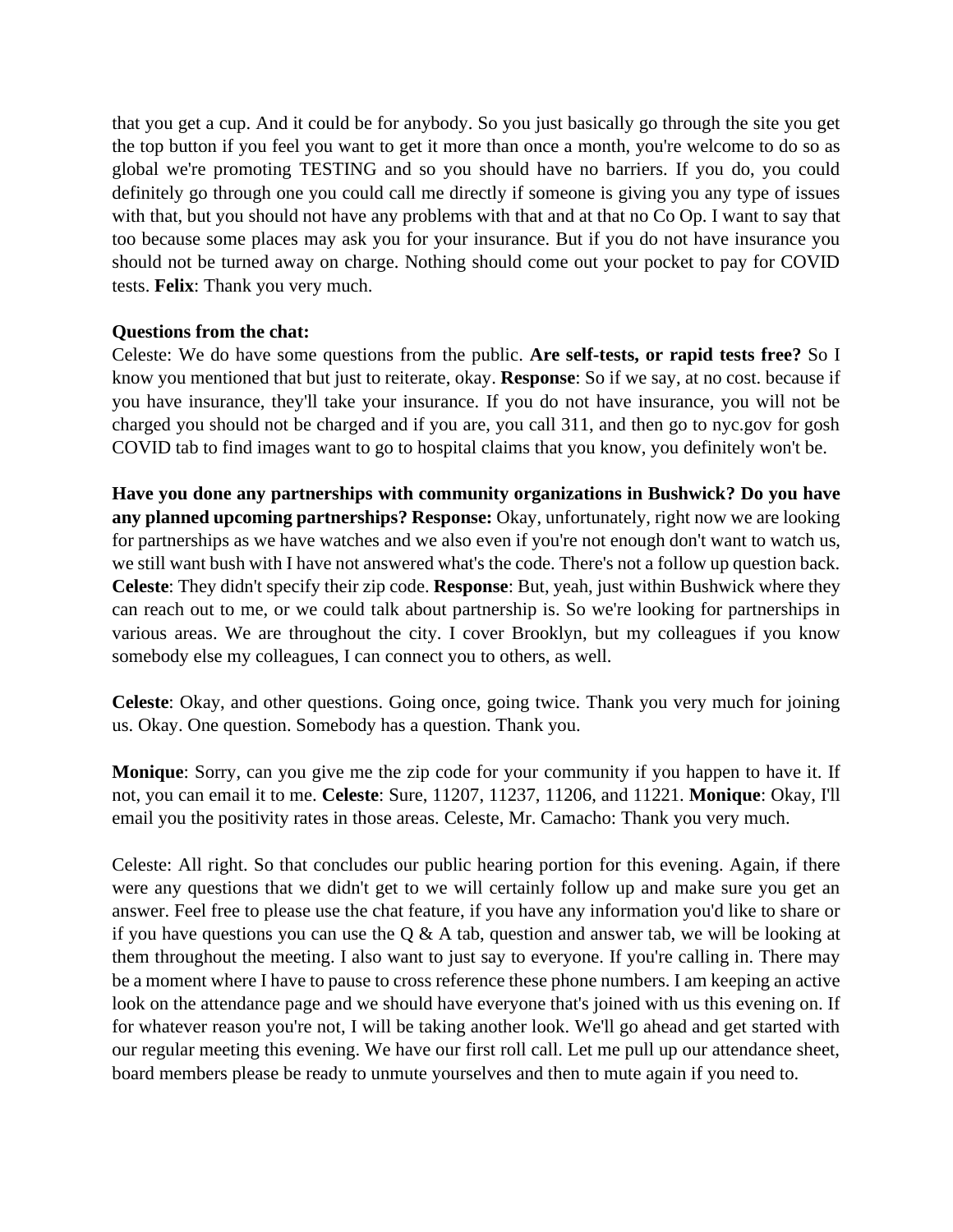#### **1. First Roll Call**

**Board Members in attendance:** Grace Aytes, Joshua Brown, Rawle Brown, Robert Camacho, Gardea Caphart, Felix Ceballos, Louisa Chan, Daniella Davi, Elvena Davis, Freddy Fowler, Egaudy Gomez, Anne Guiney, Jose R. Guzman, Tanesha Honeygan, Barbara Jackson, Kristen Jock, Virgie Jones, Luisa Jose, Mary McClellan, Samy Nemir Olivares, Zulma Novoa, Acire Polight, Gladys Puglla, Raul Rubio, Dustin Sonneborn, Annette Spellen, Jerry Valentin, Carlotta Williams, James Wiseman, and Odolph Wright (technical difficulties/called-in)

**Excused**: Melissa Carrera, Andrew Choi, and James Fitzgerald

**Absent**: Victoria Fernandez, Migdalia Gutierrez, Cheryl Jones, Desmonde Monroe, Julio Salinas, and Vernedeaner Shell

#### **2. Acceptance of the Agenda**

Mr. Camacho made a motion to accept the agenda and Barbara Jackson seconded the motion. All were in favor, so moved.

## **3. Acceptance of the Previous Meeting Minutes**

Annette Spellen made a motion to accept the previous meeting minutes and Reverend Aytes second the motion. All were in favor, so moved.

## **4. Chairperson's Report**

## **Introduction of Elected Officials and Representatives:**

Andres Aguirre, Assemblywoman Maritza Davila's office 249 Wilson Avenue, 718-443-1205

Evelyn Cruz and Julio Salazar, Congresswoman Nydia Velazquez's office

Jackie Reyes, Assemblyman Erik Dilan's office

John Blasco, Speaker Corey Johnson's/District 37's office (718) 642-8664

Jonathan Pomboza, Brooklyn District Attorney Eric Gonzalez's office

Marcus Harris, Brooklyn Borough President Eric Adam's office

Nadeen Gayle, Assemblywoman Latrice Walker's office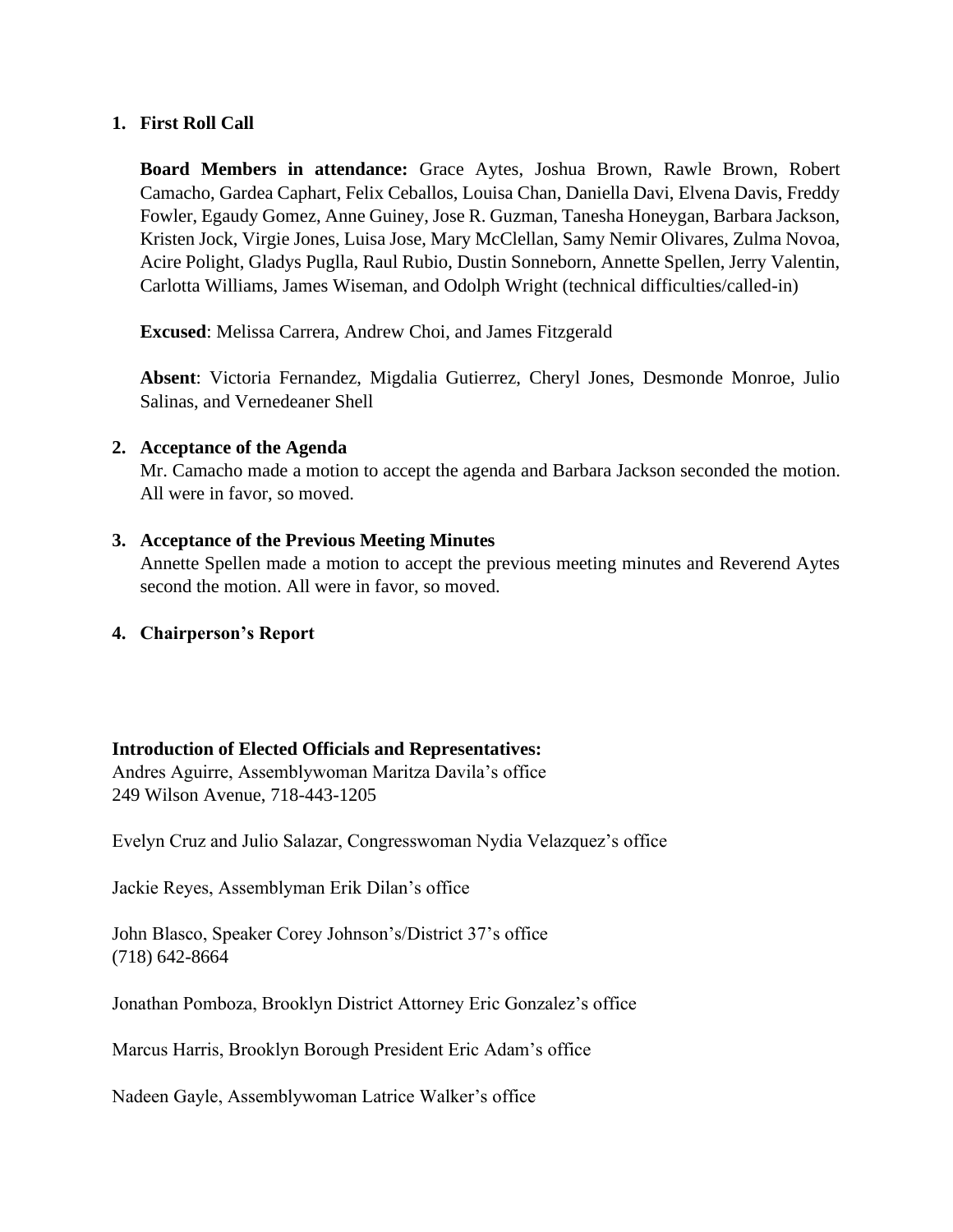Ramon Pebenito, State Senator Julia Salazar's office

Taeka Haraguchi, NYC Comptroller Scott Stringer's office

Celeste: All right, thank you. That should be everyone if for whatever reason I missed you, please do send me a message in the chat. It's not intentional I just went through the list a few times. I want to move down at our agency and community-based organization representatives.

#### **Introduction of Agencies and Community-Based Organization Representatives:**

Richard Williams, Park Manager, District 4

Tom Brogan Brooklyn Public Library Dekalb

Mayra Mera, North Brooklyn Coalition Against Family Violence 718-302-4073, [www.northbrooklyncoalition.org](http://www.northbrooklyncoalition.org/) Unfortunately, we can't disclose our address, due to confidentiality.

Randall Toure, Community Engagement Manager, RiseBoro Community Partnership 718-416-4563. And as you know, we are a community organization with many different services so just reach out to me, and I'll direct you to the correct office in within RiseBoro.

Celeste: I did see earlier, Luis from El Puente, although I don't see him now. Luz Martinez put some information in the chat earlier.

Bruno Daniel Garcia, Communities Resist [BDaniel@communitiesresist.org](mailto:BDaniel@communitiesresist.org)

Officer Jones, Community Affairs, Brooklyn North

#### **83rd Precinct Commanding Officer – Deputy Inspector Casazza's Report:**

So moving us along now, we usually have the Deputy Inspector, sharing with us the report from the precinct however, we were informed earlier today by Community Affairs that Deputy Inspector Casazza was not able to attend due to a scheduling change. We will go straight into my report, which is the district manager's report.

#### **5. District Manager's Report**

Good evening, everyone. Happy belated Veterans Day to all Bushwick veterans. We hope everyone is staying safe and taking the necessary precautions as we prepare for the first holiday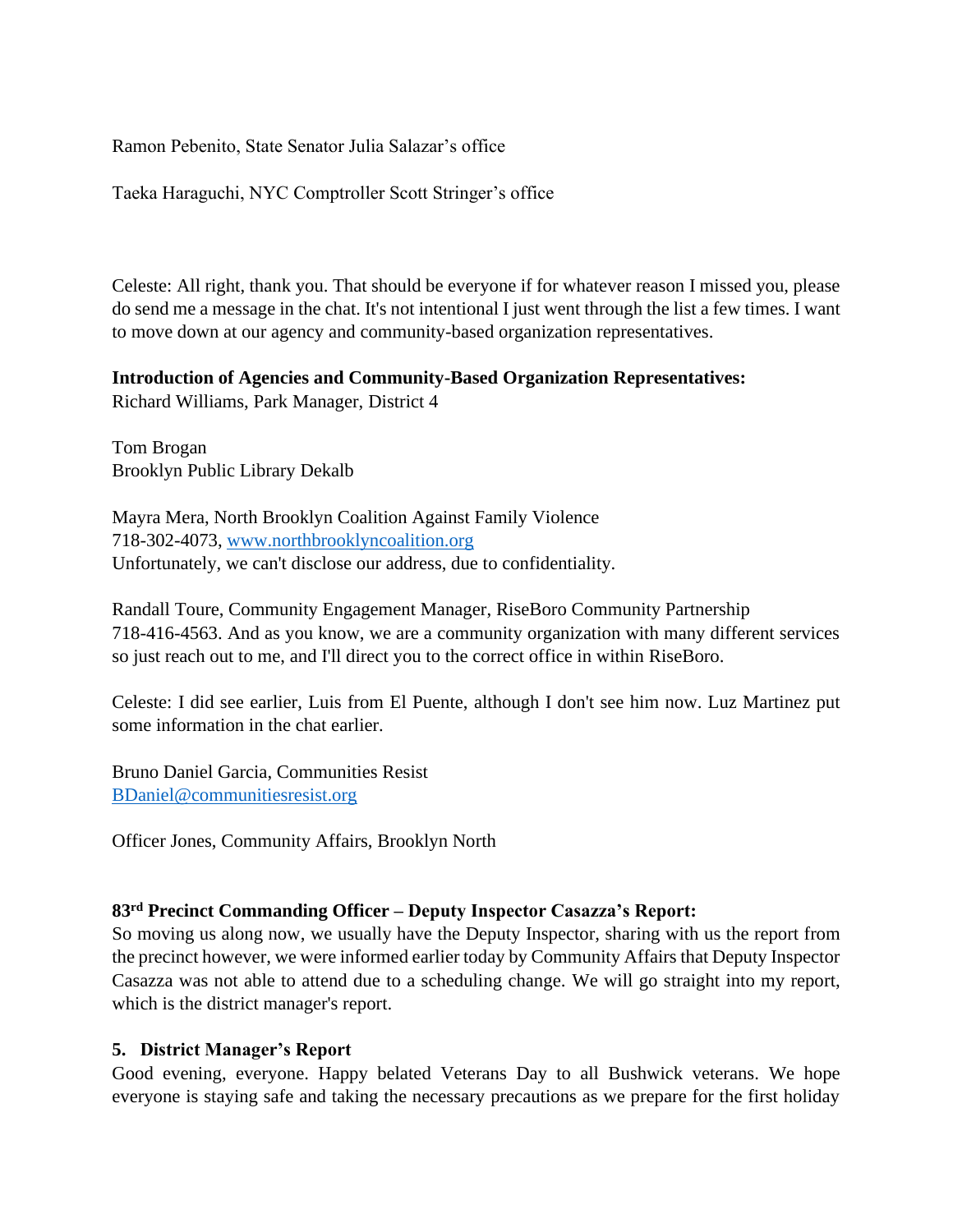season with COVID-19, as we've heard earlier from Miss Waterman. The COVID infection rate has been rising in recent weeks. The test and trace core Hospital Corporation and Community Affairs unit for the mayor's office are reminding all of us to continue to take all necessary precautions. I won't go into this since we had a really comprehensive presentation, however I did include some of the information that we were shared in my report as well, including the websites. For more information on testing sites as well as COVID 19 information in general. Additionally, there are many exciting changes behind the scenes in the board's office, such as the board's new e newsletter. I'm sure many of you that are on the call this evening have received that newsletter that's how you're able to join. For now to learn more about the board's committee meetings committees in general and operations for the board's office, please join our email list so if there's anyone on this evening that would like to receive the updates and the links for the meeting directly, please go to our website, you can go to the homepage, there's a link says join our email list. If you require assistance signing up please do not hesitate to contact the office.

Below are the meetings and events that I attended in the past month, along with other notices. Mr Camacho and I to attend a lot of the same meetings so I won't go through the same ones. I do want to pull out a few in particular that everyone should know more about.

On Friday, October 23, I had a call with the Mayor's Office of Data Analytics, I was referred to the office by the New York City Civic Engagement Commission. Currently, we are looking and exploring at doing a mapping project. Bushwick has, according to our liaison at the Department of City Planning, about 318 blocks throughout the entire neighborhood. Our goal with the newsletter is to have at least one person per block sign up. It's really exciting and we want to make sure we share this with the community because it's a project really meant to encourage engagement and then eventually build and become something a little bit more elaborate. We'll be able to know where we need to do more outreach, etc. So it's really exciting mapping project please stay tuned for more information.

On Monday, October 26, the board's office was cleaned. We hired a vendor to come in and do a thorough cleaning of the office. As some of you may have heard, that since we've been out of the office still working from home, we have had a series of different incidents with birds that have made the office a temporary home. Thankfully, we were able to take away all of the entrances for those birds to access the office and now we have a thoroughly clean office prepared for when we do return.

On Tuesday, October 27, I had two calls. One was with Lin Zeng from NYC Housing Preservation and Development and another call with our liaison from City Planning, Alexandra Paty Diaz. Both of these were really just check-in calls to prepare for the housing and land use committee meeting that evening. We do work closely with both agencies. We always want to make sure that we're on the same page and that any information that developers are sharing with the city that the board also knows and is aware of as we go in and begin reviewing those applications, so that we both the community and the board is prepared, whenever it comes time to provide feedback and make recommendations.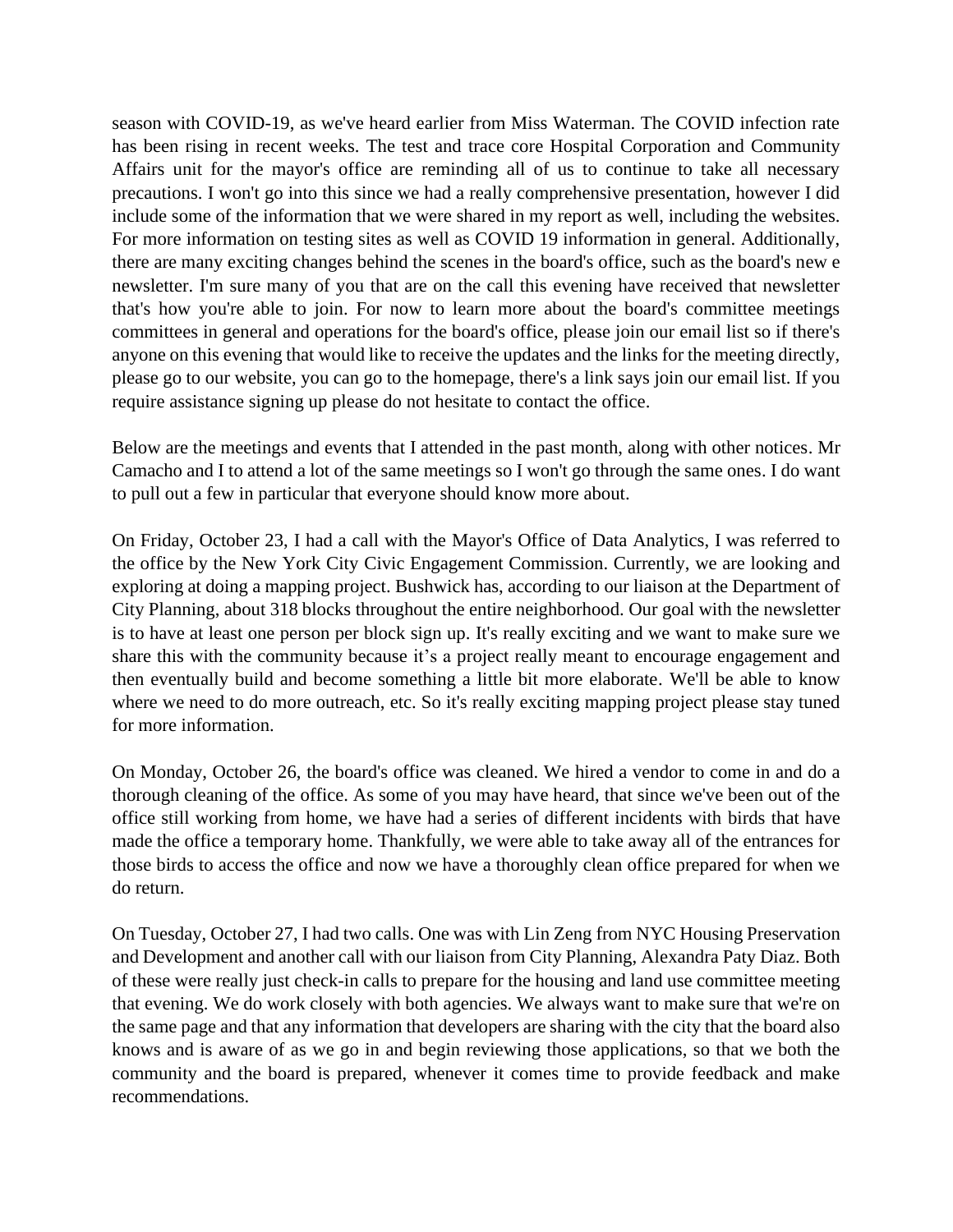On Wednesday, October 28. I had a call with Gabriel Halili or Gabo, as many know him, has been helping with the Bushwick Brownfield Opportunity Area study. The study is still under review and their team will likely be ready to present in January. You may recall, they came to a housing and land use committee meeting in June. Since then they've been reviewing their initial findings and will likely be prepared to present the final report next year.

On Monday, November 2. I had a staff training for Webex event format. Many of you may not know this however, in November we switched over formally to registration for all board meetings so now instead of having to call the office and request the link or info you're now sent the registration links in every newsletter. It's another reason signing up for the newsletter is important. I promise you'll only receive two per month. One will include the calendar with all the links and the agenda for those meetings and the second will be the monthly newsletter for this meeting.

On Thursday, November 5. Mr Camacho and I hosted the fifth sanitation working group meeting. This group continues to meet and talk about creative strategies and solutions to tackle the waste issues in Bushwick. So far, we've worked together on cleanups throughout the neighborhood. We're also planning more outreach for both residential and business areas.

On November 12 I had a call with Veronica Popsis from NYC Planning. This was regarding the Zoning Application Portal (ZAP) walkthrough. For those that don't know, this is also known as ZAP. It is a tool that City Planning created online for the review of all zoning applications. I encourage you to check it out. I've also linked it in this month housing and land use agenda, the information, directly to that.

On Friday, November 13. I had a call with on this Andres from the Assemblywoman's office. We were able to meet one another and talk a little bit more about the issues that are going on in Bushwick right now. We always try to make sure that we have direct contact within every elected official's office so that way we can stay on the same page with issues and concerns, and really meet the community's needs more efficiently.

The same day, I hosted a future of community boards working group meeting. This was the second meeting. It is really incredible district managers from across the city, all five boroughs received the email, we may have just had district managers from Queens, the Bronx, Brooklyn, and Manhattan on the call. We talked about the issues we have and the goal of coming up with a consolidated report for how community boards can better operate in the future and continue to serve our communities effectively.

And lastly, yesterday, the 17th I had a call with Andy Toledo from the Civic Engagement Commission. This was a check-in regarding land use training for community boards. This is a big topic that comes up. It's the most formal responsibility that the boards have and making sure that board members have the training, resources, and tools they need to understand those applications is essential to being effective as well as having access to those resources for the community.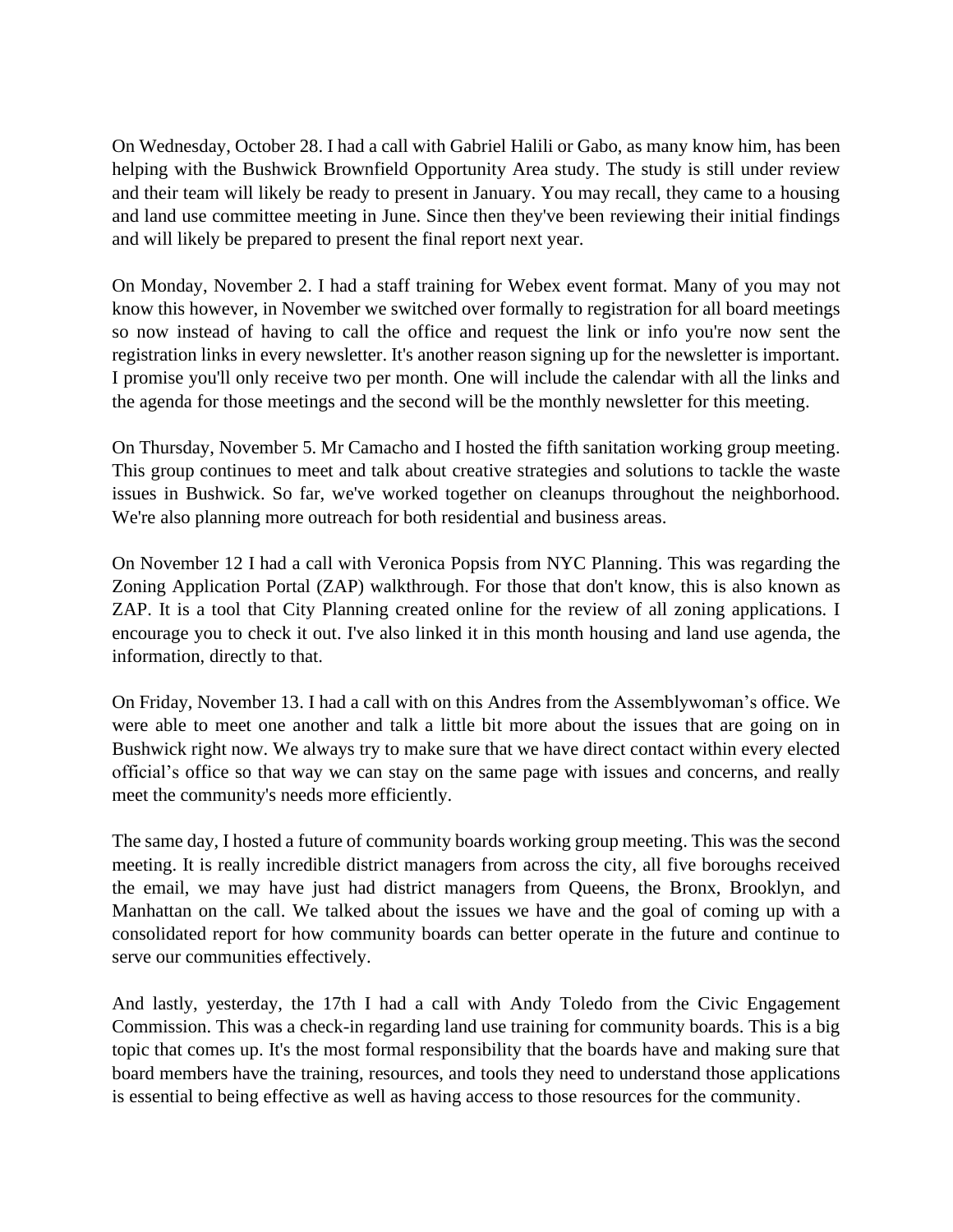And that concludes the majority of my meetings. I wish everyone a safe, healthy, and happy Thanksgiving. Thank you everyone. Any questions? (There were no questions)

#### **6. Committee Reports**

#### Youth and Education

**Virgie Jones:** So we had our youth and education committee meeting on October 26th at 6pm. The members that were present were myself, Josh, James, Tanesha, Samy, Acire, and also Mr. Camacho. Thank you to Mr. Brown from St. Nick's Alliance. So, Mr Brown began the meeting. He is the director of the Learn to Work program. He did a presentation on the program and the opportunity for us to collaborate with the community. It consists of career readiness, postsecondary readiness, social emotional learning, or career readiness. Students have an annual Career Day, mental health fair, things of that nature, some of the places they have visited include Madison Square Garden, Microsoft, Temple University, Princeton University, University of Kansas City and more. They've also been on college tours.

And he would also like to be able to understand what the community board members do. Now this program, this one is that crucial community. The Community High School is an alternative transfer High School and with over 100 accredited. Young people have the opportunity to make progress towards graduation in a small, caring, and challenging environment. They also indicated to us today over 1200 students in the last six years. He also one wanted to let us know about funding that was going to be cut from the budget and he wanted us to sign the petition, which we were able to do. And to be able to participate in the annual curriculum. As I already said we told him that we would. And he said that, you know, he was happy to be partnering with us, and we will be collaborating first.

The next thing on our agenda was Martha Bayona, our CEC president, and we know that you're doing a wonderful job here, advocating for our students and parents in the community. She talked about the office. It is not open, but their phone numbers are working. And today she also told us that there were 70 teachers. This was back in October. That's what's missing in the elementary school and district 32 schools that there was a shortage. She gave us the breakdown. Also she talks about only 20% of the students being tested and that's been a big concern across the city. And as she mentioned that this is city wide and 20% basis on how many students are in the schools and some districts have 30. And she also brought to our attention, that there were a lot of devices that are missing and that was also brought to the Chancellor's attention, and I understand that they're working on that.

Samy asked if we could spread the word about the afterschool program. We will reach out to the school to see if they have afterschool programs. Recommendations, with that we would make a motion to sign the petition which we did. And that's pretty much it. And I want to say thank you to Celeste, and Sharon publicly for helping me out with the report. We got it done on time. Thank you everyone. Have a wonderful evening and a nice holiday.

**Robert Camacho**: Thank you very much. Any questions for Virgie before we move on? Just to let everybody know that school is an alternative high school. Sometimes kids are over age and they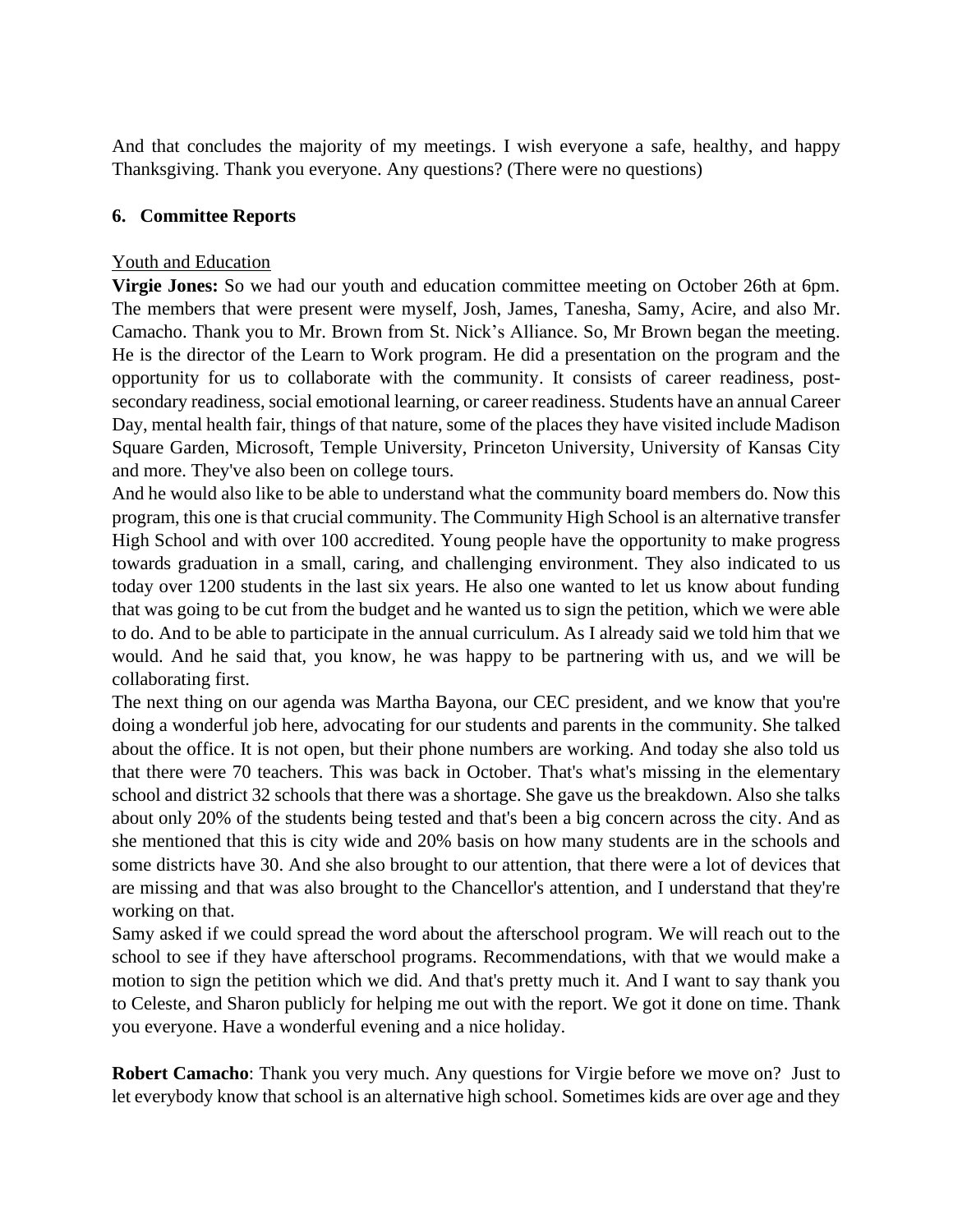age out. This school gives them time because I graduated at one of them high schools. Some of the people also, when I was in one was, they might have young girls that were pregnant and got into trouble or something. I graduated, out of Redirection. We need to help, especially those kids and older teachers that are doing a good job and making sure that our kids have a diploma, and maybe get into college, or maybe get a skilled trade, or maybe get into something that they can help us in any way. They want to volunteer. They want, as you know now, with the COVID. Maybe they want to get internships and want to work with us to learn about the board. They want to know what is it that we do. How is it, and this is a good time to let them kids come to ours and, and help them and guide them, because that's the same way I did when I came in, Ana Gonzalez. Barbara Smith. Miss Dent. All of them, they all picked me up and said no you can do this you can come in. I've been 30, almost 32 years on the board so we really need to have people that are going to retire or do. We need to pass the torch to these young kids that live in the community and we can help them and maybe they can be successful.

**Samy Nemir Olivares**: I'm also part of the CEC and I want to give an update that this week we had the meeting with the chancellor of the DOE that happens every three years, and Bushwick got its opportunity this week. So one of the questions that we asked, or confronted the Chancellor was the disparities and inequality in Bushwick about the tablets that the chair, shared and the Chancellor did not commit to anything in any timeline whatsoever to fulfill the tablets for families in Bushwick, however we express our frustration of the over 600 tablets that are missing in Bushwick. Then there was news present at the meeting, and the DOE received 30,000 tablets, and they're going to send 500 by Friday. He told the news. We pressure them that they might by Friday send the remaining one so that that's a welcoming news, but we have been waiting there's like families in which that will for months, but there's not going to be at least one wave of parents that might need additional tablets because of remote learning and also because some of them get broken and etc but at least the that that amount will be soon fulfilled so that's an update on the Chancellor's panel. Thank you.

**Mr. Camacho**: Samy, there was there was, if I'm not mistaken was 637. So they only given us 500. **Samy**: Yeah, they sent 501, and then, apparently, according to the news, they say that by Friday, they are sending the remaining, but we cannot count on that with the echo that is happening with the school closing now so we need to keep an eye on that, and the pressure so if any parent anyone knows about families without tablets, please email the CEC or the community board so we can follow up.

**Celeste**: Thank you, Samy. Just a note that I did formally document this request with our Department of Education liaison. We've been in communication as soon as I got additional information as well in response, I sent them an initial email they got back to me. It wasn't a very clear answer. However, when the CEC president, Martha Bayona, elaborated I did send essentially what you summarized Samy to have a formal record of that situation.

## Permits and Licenses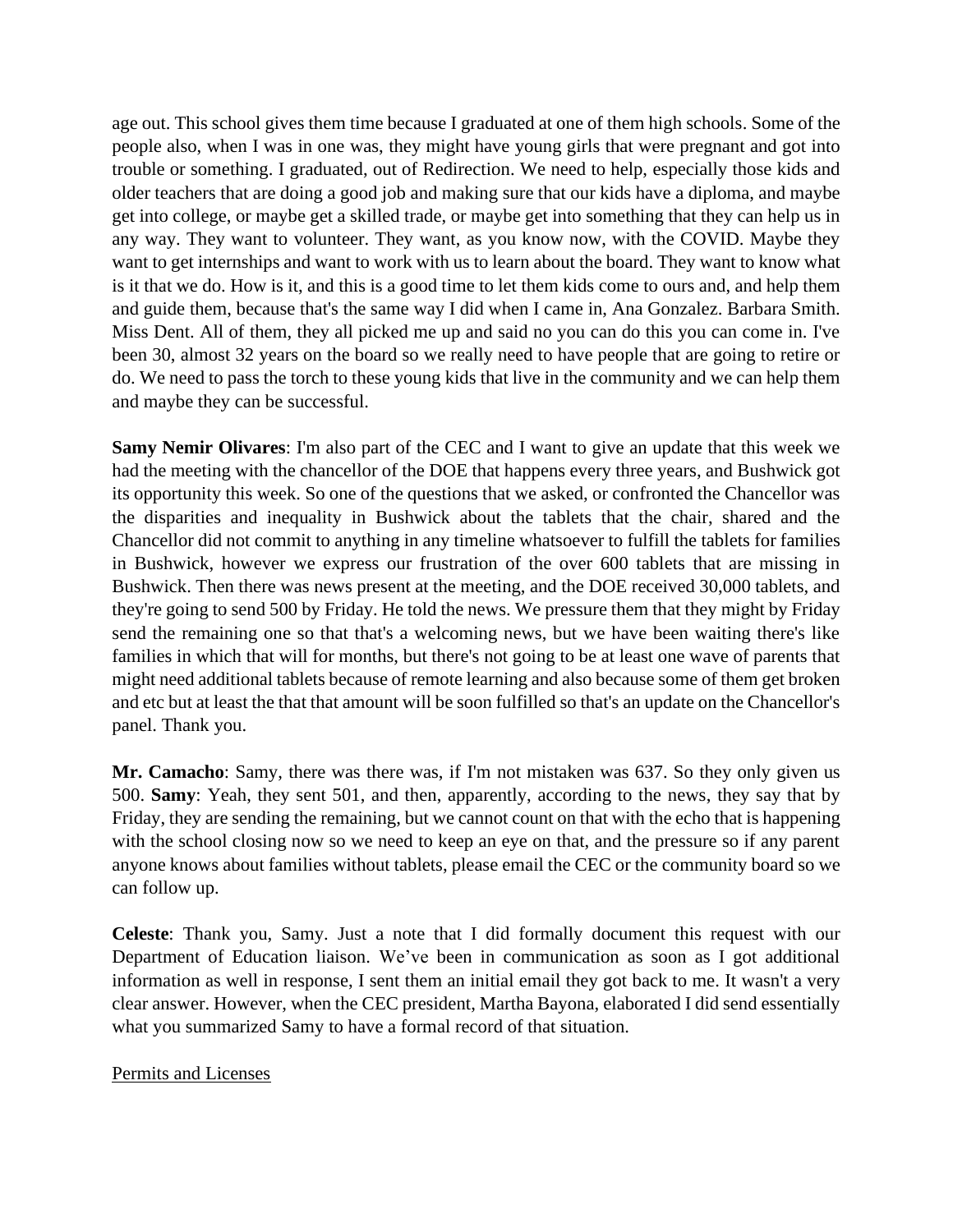**Celeste**: At this time I will ask committee members if there are any volunteers to summarize this report this evening since the chairperson is excused. If there are no takers and I will gladly summarize. Committee members, anyone? (No one volunteered)

**Celeste**: I will go ahead for the sake of time and summarize. The meeting was held on Monday, November 9. There were three committee members in attendance and two members not in attendance. We had about eight establishments that were there.

# **Yuan Zheng & Jianie Huang – Lucy's On Irving LLC d/b/a Lucy's Vietnamese – 262 Irving Avenue – New WBC**

- Small untraditional Vietnamese restaurant
- Small menu with only 10 items on the menu.

• Reason for requesting for beer and wine license is that they feel it would help them generate a bit more income during the difficult time.

- Their intendent operating hours as stated in the committee meeting are as followed:
- Monday through Sunday from 12am to 10pm

• Establishment in total compliance with no selling of liquor after 12am on Sundays since they close before the midnight curfew.

## **Ben Savitsky & Lara Jacobs – Rigolo Production LLC d/b/a MoonRise Studios – 1329 Willoughby Avenue – New LWBC**

• A simple art space that contains all kind of art that can be shown to Brooklyn, other New Yorkers and the world.

• According to the floor layout of establishment the performance space would be in the front and the small bar with a total of 4 seats would be in the back.

• Snacks will be served which requires no real kitchen; it's just a station to prep the food.

The whole idea for the space is that it's a performing arts space. It's not going to be a restaurant or even a typical bar.

• Their intended operating hours as stated in the committee meeting are as follows: Monday through Wednesday from 11am to 12 midnight, Thursday through Sunday from 11am to 2 am.

• Establishment also agreed to the stipulation of no liquor sales after 12am on Sundays.

# **Sergio Barrios – Santa Salsa LLC – 234 Starr Street – New LWBC**

• Venezuelan street food mix with art and design

• The goal of the space is to exchange culture with the community that's around it.

• Establishment right now has a full kitchen, and they're open from 12 noon to 11pm with outside sitting and following all of the Covid-19 protocol.

- Their intendent operating hours as stated in the committee meeting are as followed:
- Monday through Friday from 9am to 7pm and Saturday & Sunday from 9am to 9pm.

• Establishment also in total compliance with no selling of liquor after 12am on Sundays since they are close long before the compliance.

# **Jose Rodriguez – Marthita's Kitchen 2 Corporation – 1571 Broadway – New WBC**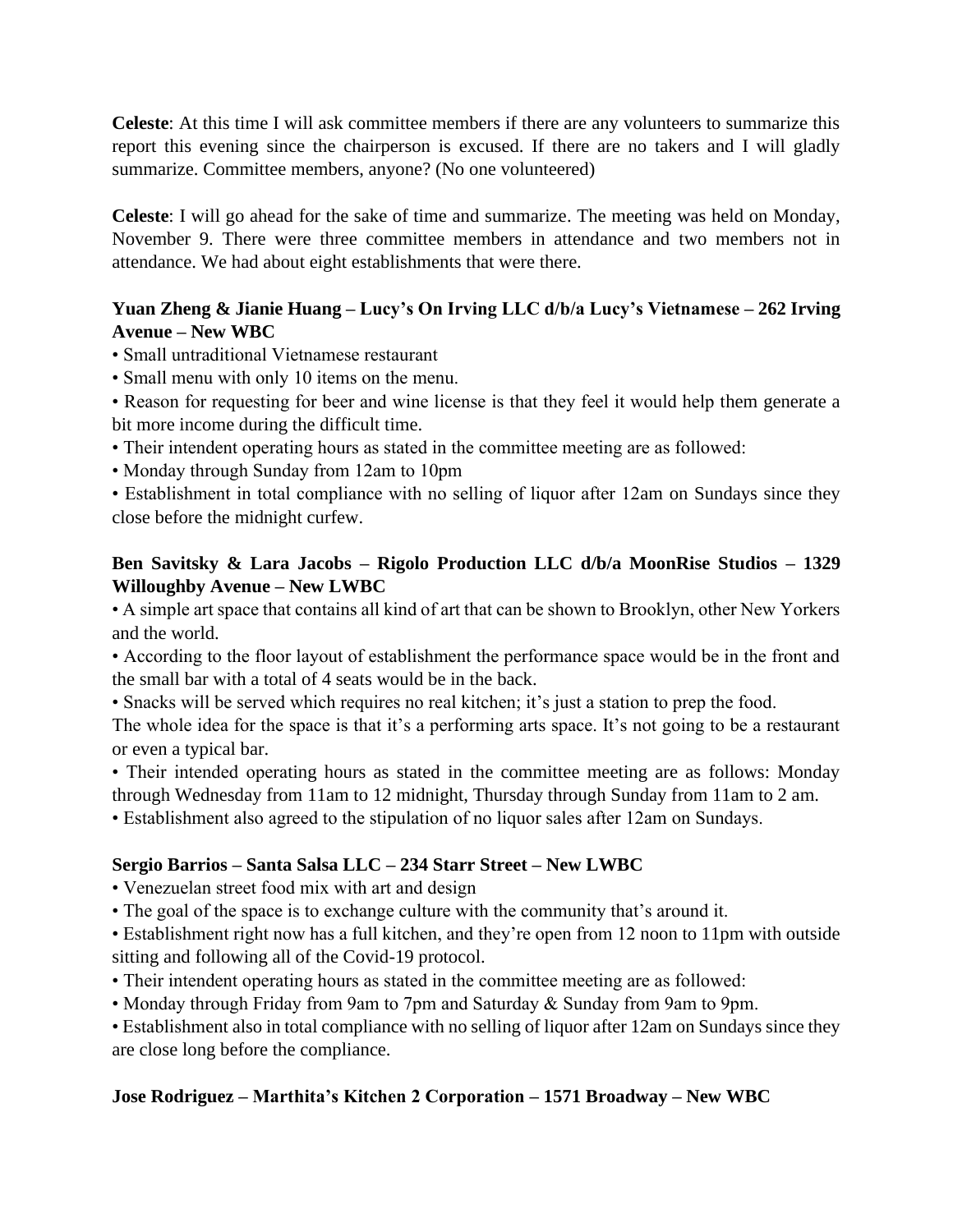- A Dominican food restaurant
- Operating from 7am to 9pm, the liquor serving start at 2pm to 9pm.
- Their intendent operating hours as stated in the committee meeting are as followed:
- Monday through Sunday from 7am to 9pm

• Establishment also in total compliance with no selling of liquor after 12am on Sundays since they're closed long before the compliance.

## **Magdalena Hernandez – Tikal Café – 1312 Decatur Street – New WBC**

- Café bar establishment
- Serving a small menu of vegetarian/vegan food and eventfully the menu will be added on to.
- Their intendent operating hours as stated in the committee meeting are as followed:
- Monday through Friday from 7:30am to 10pm and Saturday and Sunday from 9am to 10pm

• Establishment also in total compliance with no selling of liquor after 12am on Sundays since they're closed long before the compliance.

#### **Iveelt Bayart – Tutem LLC d/b/a Za-Ya – 321 Starr Street, Ste. D – New WBC**

- Japanese Restaurant
- It's going to be the second ramen shop for the owner
- Already operating a ramen shop here in Brooklyn in Carroll Gardens
- Their intendent operating hours as stated in the committee meeting are as followed:
- Monday through Friday from 5pm to 11pm and Saturday and Sunday from 11am to 11pm
- Establishment also in total compliance with no selling of liquor after 12am on Sundays.

#### **Kae Burke – 2 Wyckoff Avenue – House of Yes**

• She has two items to discuss at this committee meeting

o The first one is that their liquor license was suspended in August and she's been working on getting it reinstated.

o The other item is the 2 restrictions which is no music of any kind, not even a radio inside or outside of business location and the other is closing at midnight which during this pandemic is absolutely reasonable. Ms. Burke also has been told by SLA that she needs to put on their license all the restrictions besides the \$20,000.00 (twenty thousand) dollar fine she has to pay.

It would be tricky for them to reopen with everything going on, if they're facing those restrictions as well so they were requesting a letter of support from the committee.

## **Arelia Taveras – El Encebollado de Rossy Corp. II – 238 Wyckoff Avenue**

- Husband and wife team running the organization
- Latin food establishment

• Seeking approval of liquor license in advance from their opening, they're actually still under construction

• Already operating another El Encebollado de Rossy restaurant in another part of Brooklyn and doing very well

• Their intendent operating hours as stated in the committee meeting are as followed: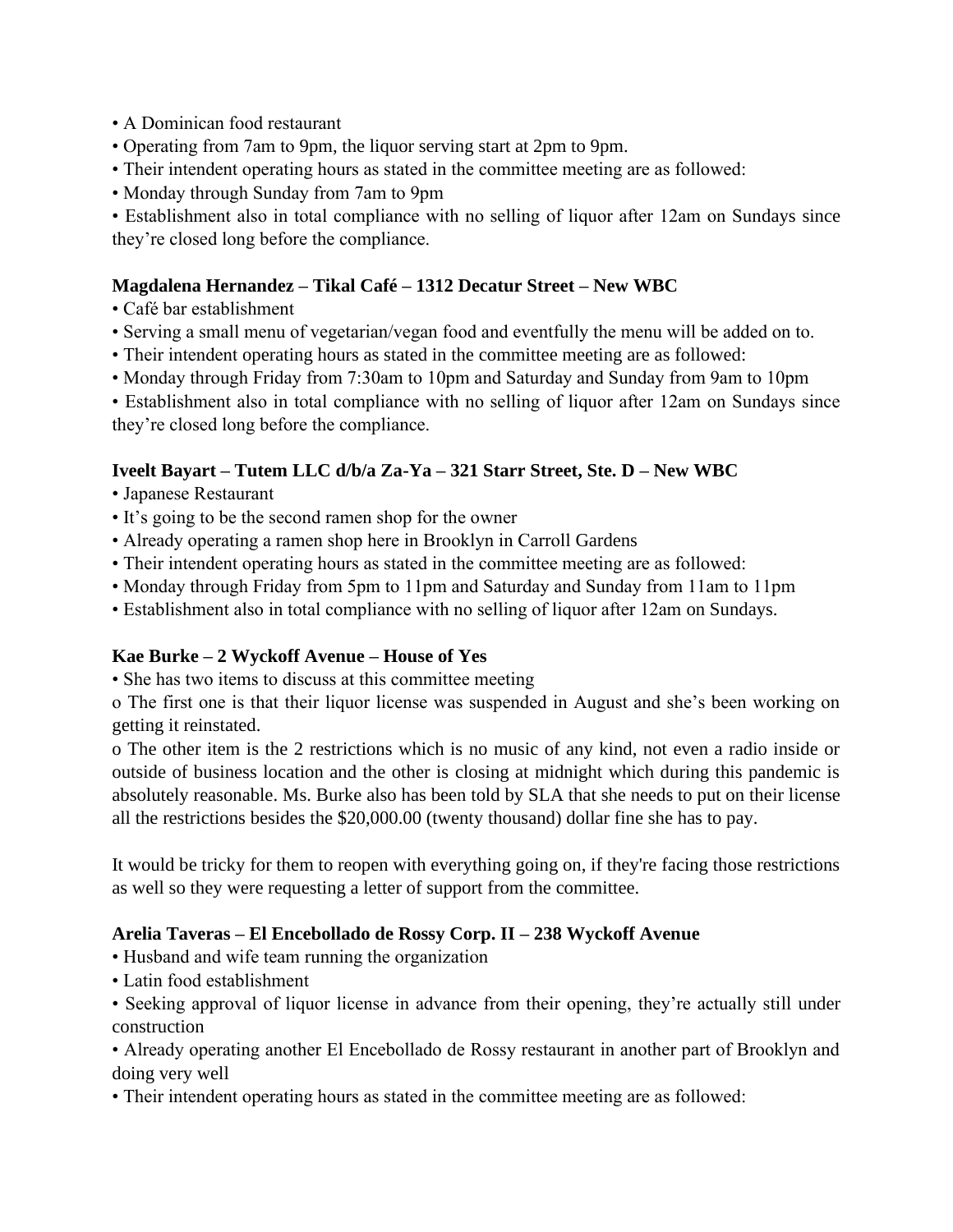- Monday through Thursday from 9am to 12am and Friday through Sunday from 9am to 1am
- Establishment also in total compliance with no selling of liquor after 12am on Sundays.

And I know we have a couple of businesses that have joined this evening. I will ask the board, if they would like, like to hear from them, to check to see if they're still on. But this would be the time that we could hear from them. Is that okay with the board?

Aurelia, Rep for El Encebollado de Rossy Corp. II: It's a husband and wife team that has another successful restaurant on the other side of Brooklyn in Carrol Gardens. It's Latin food. It's fast food, and really rare. Take out not much sit down and they've never had a violation with the SLA, no issues at their other locations with any city ordinances or state mandates. They're the cutest couple, and I think this was a welcome restaurant to the area. I think it'll bring a lot of much needed jobs. Also, they work as a team so when one is not there the others there. So it's just, it's really refreshing. And even though they have to they would be rotating between the two of them. And again, this is a family run restaurant I don't think this is a source of concern for the community they'll agree to midnight. No alcohol after midnight and, you know, they close early because a little earlier anyway but they you know they wanted the hours just in case they, you know, with now we need a every minute of service with what's going on. So I hope that they're welcome to your community. Thank you.

**Celeste**: thank you and for those that don't know usually we asked for the owner to speak. We appreciate you summarizing on their behalf however, did they join as well this evening? (One of the owners was no longer on the call. **Samy**: When asked if they are very engaged with the community in the wake of COVID and have money for this and drives on Wyckoff Avenue. They've been very welcome and engaged in the community.

**Celeste**: I want to summarize the recommendations for the report very briefly. The committee recommended support for all of the establishments unanimously. All establishments are recommended for approval with the stipulation of no liquor sales after midnight should their hours have them open longer, and there was only one abstention from Jamie Wiseman, and this was specifically for 234 Star Street.

## Housing and Land Use

**Anne Guiney**: Hello everyone. We, the housing and land use committee had a meeting on Tuesday, October 27. And, again, there were seven members plus Camacho and Celeste as well as a number of other folks calling in from the community. There were a few, there was one primary issue on the agenda, which was a development proposal for 900 Wyckoff. It is a sort of auto parts depot situation, and the family, who owns it, are proposing to develop it into mixed-use residential. It is currently zoned as, M1-1, which is light manufacturing. They are proposing an R7A with a commercial or manufacturing overlay which allows a little bit more density on the first floor, and what they're also proposing is using the FRESH provision which allows for a grocery store on the ground floor. They had looked at the community district needs assessment and had spoken with the borough president's office in terms of getting some ideas. This is a pretty preliminary proposal.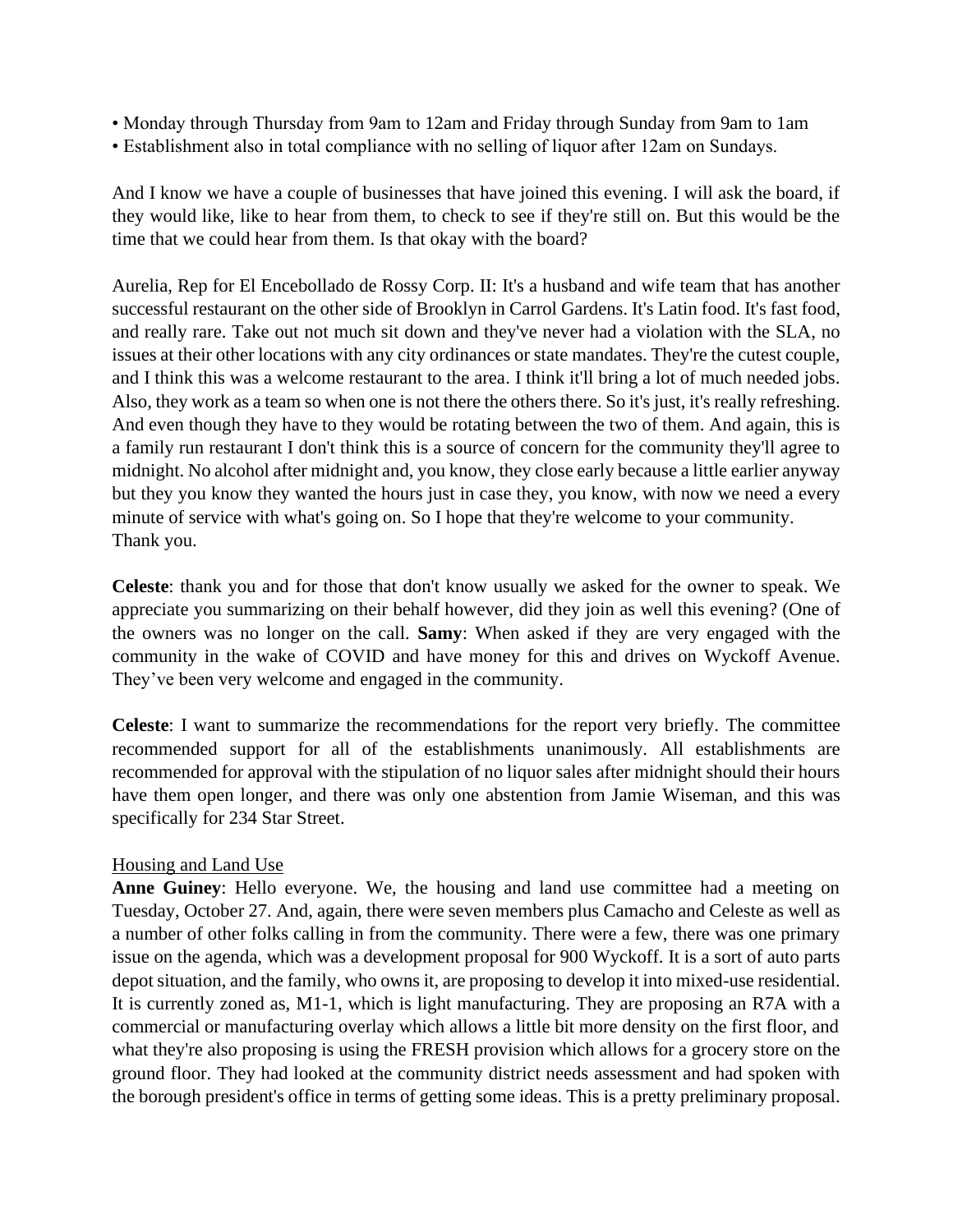And we had not seen it before the meeting, we did not, there was no vote on this, and there were a lot of questions asked about it. This is what R7A looks like that's about seven to nine stories, and the development proposal is for 243 units. 36 of those would be for seniors. Another 28 under mandatory inclusionary some 421a, which is a tax credit program and then 170 are market rate.

#### **Some of the questions that came up in the committee:**

There are a lot of supermarkets, very close by the Food Bazaar, C-town. Is FRESH requirement, really the right thing? They seem to think it made sense for their development, but we asked them about that. Another question was, have you looked at things other than the community district needs assessment, which is what we produce in the community board. Have you looked at the Bushwick Community Plan? Have you considered light manufacturing? It's not clear. We have asked them to do that. They said they would. We asked about the AMI there. You know area median income levels for what they would be proposing for affordability. They said 30% of the units at 70% AMI. So basically, a lot of questions about what they were looking at. As far as we could tell they were in such a preliminary phase that they didn't have very strong answers to those questions yet. But there was a question from a committee member to look into getting HPD financing. Housing Preservation and Development from the city, which would potentially allow them to do 100% affordable, as we have talked about on this committee a lot before when we are going from M zoning to residential. So far that proposal, the proposal has not shown anything that I think we could comfortably get behind right now, but again this was very preliminary.

Number two was some old business. Celeste gave us an update on the Brownfield Opportunity Areas program that Raul Rubio and Gabo Halili have been working on. It was an update to say that they will be presenting again soon but we don't know the date yet. Then last thing along Bushwick Avenue this is something that people have been reaching out to the district office and Celeste. There is interest in the church study that Celeste and Joshua Brown and others have been working on. It's very much a work in progress, but people are interested in that and we want to support religious organizations and communities, who have real estate that they're talking to developers about developing. There is a long and pretty ugly track record of those folks when they don't get the support they need. And the last update was on the responsible development policy, which is basically in the same way that the permits and licensing committee has a sort of checklist of things that we as a community have agreed on that we want to present to people before they even come to us. We have been talking about that for about a year at the housing and land use committee we will of course present it to the entire community board before it goes any further, but we're still working on that draft.

Finally for new business, a community resident came from Decatur between Knickerbocker and Irving. She is in a 421a building, which has gotten a subsidy and it was never completed so she was raising a huge number of concerns she had about how HPD enforces this or in this case does not enforce it. And really wanted to bring that to our attention. One of the questions that we asked her was can we connect the very specific problems in your building to a larger a larger sort of push against for 421a fraud or lack of enforcement? So that was some of the conversation, it did get a bit salty, I will say there was some animosity towards some folks from Assemblymember Davila's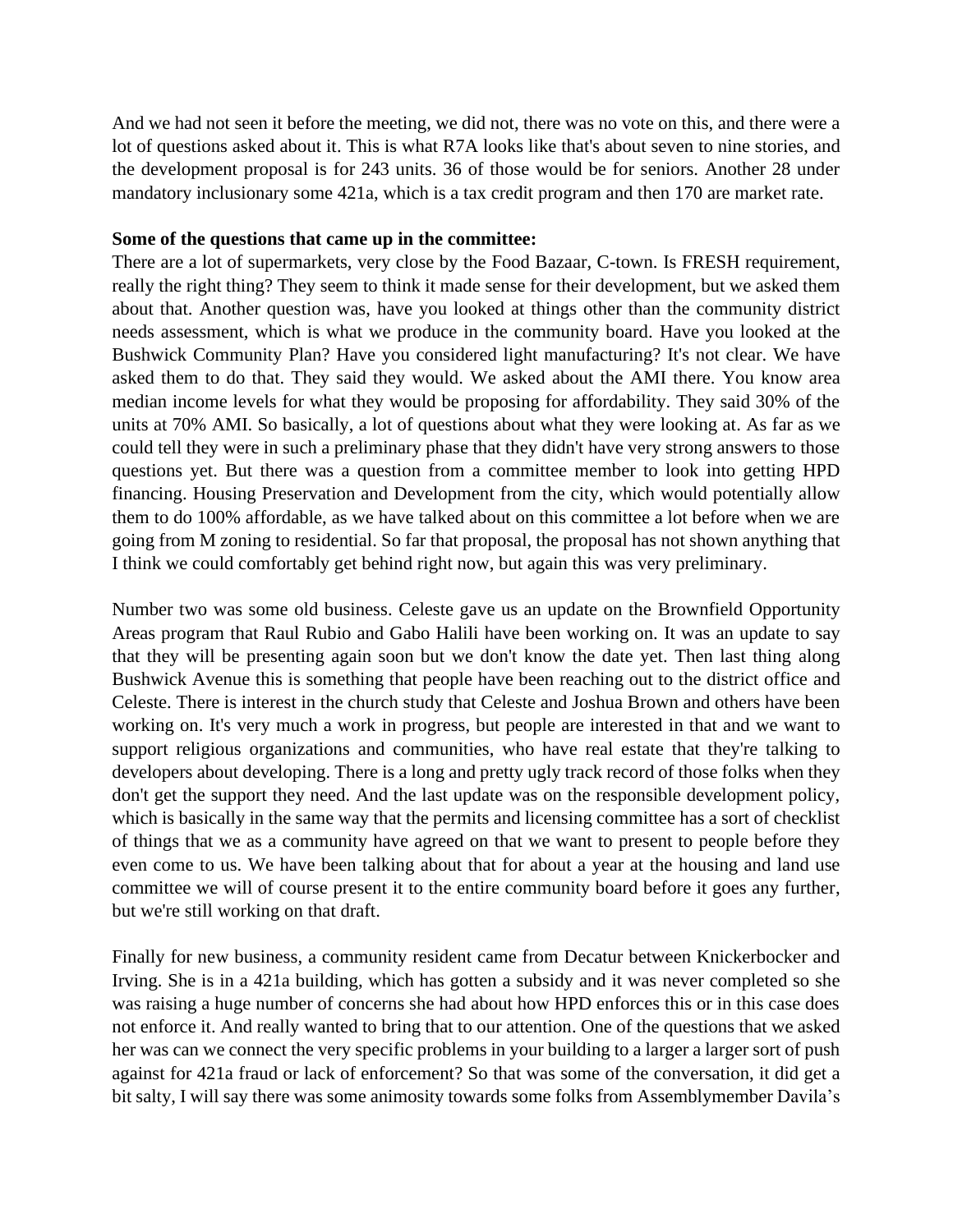office, so we just wanted to keep it not personal. And, you know, direct it towards the right fight which is against a lack of enforcement on the part of the city. And making sure that when public dollars are being spent, they're being spent wisely and in the benefit of the community.

Those were the main points from the housing and land use committee, there was no vote. The final thing Corina Lozada, who presented earlier and then Bruno also spoke about the racial impact analysis study that they are working on. I have been participating in some of those meetings as a community board member just to keep abreast of things, but basically the racial impact analysis study that would be attached to ULURP, which is the universal land use review process anytime there's a zoning change. Any questions or committee members anything I'm forgetting?

**Mr. Camacho**: No, I just wanted to know that. I think they pulled out. 900 Wyckoff. They are the guy said, the owner said that he didn't like the way they did the presentation and was a little upset. They pulled out and apologized. They wrote me a letter to me and I didn't get back to them. I was a little upset. They said that it was too steep and the guy said he's not going to go through it.

**Anne**: For the whole community board there was, I believe it was a member of the developer's team, or the architect made what he said was a joke, but it made it sound like there was some backroom deal situation going on and that was really unacceptable. Because it was not true. Number one, that's just not an appropriate kind of joke to make in a meeting like this. And so, Mr Camacho quite rightly pushed back on that. And it sounds like there has been some fallout to the point where they're not going to move forward with that. Okay. Well, good to know. It's something to be aware of that they will probably try and go for something else at some point.

## Health/Human Service/Senior Citizen/Veterans

**Celeste**: If there are any committee members that are on that would again like to volunteer to briefly summarize the report? I didn't see Cheryl.

**Celeste**: the committee met last Tuesday. I believe it had a quorum. Everyone was in attendance. There was a presentation from WellCare on their Medicare 2021 plan. Unfortunately during the meeting the presenter had some technical issues and wasn't able to share the video that she wanted to share. She did provide a run through of the plan of Medicare 2021, the different parts from A to D. I encourage everyone to read the committee report for more information. If there are any community members on the call that would also like the details of that meeting, please contact us in the board's office. There was just the one presentation. However, there were also some community partners that participated in the meeting as well, including Mayra Mera from the North Brooklyn Coalition Against Family Violence, sharing that they are present and doing work within the community to protect our neighbors, our friends, our family members that are experiencing. anything that relates to domestic violence. And then we also had brief informal announcement about veterans' resources however, that individual was not able to make the meeting. To my knowledge, there was no old business or new business, and the meeting, wrapped up within an hour. Mr Camacho or any other committee members, am I missing anything? **Mr. Camacho**: No, no. That was the fastest meeting I had.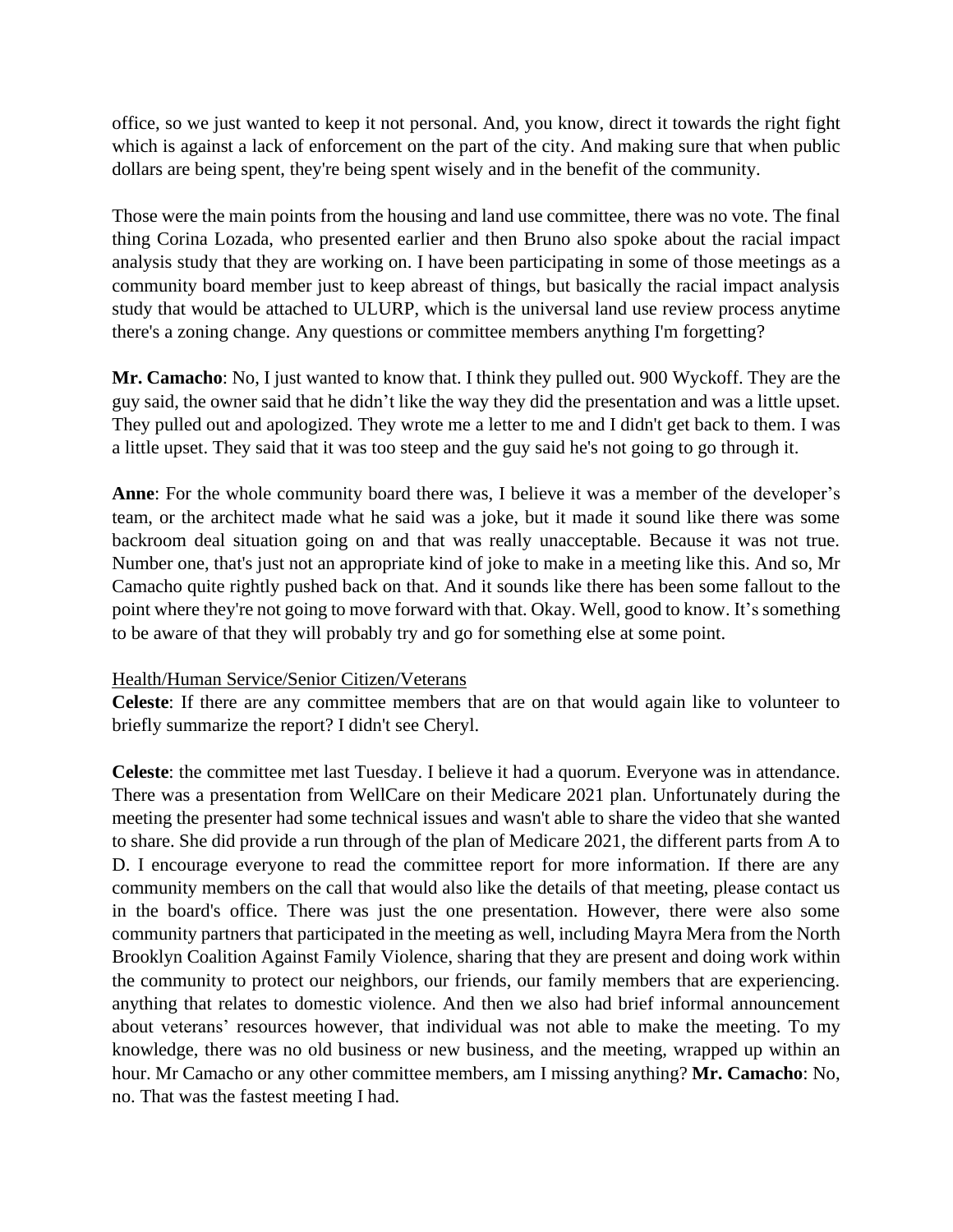## **7. Recommendations**

Mr. Camacho briefly spoke about and expressed support for House of Yes and the work they do in the community, including their support of youth and other community activities.

Blanket Vote – Letter of Support for the House of Yes: Mr. Camacho made a motion and Jamie Wiseman second the motion. All were in favor, so moved.

Mr. Camacho made a motion for a blanket vote for all new liquor license applicants and Annette Spellen seconded the motion. All were in favor, so moved.

Blanket Vote – PLC Recommendation for New Liquor License Applicants: Mr. Camacho made a motion and Jerry Valentin seconded the motion. Raul Rubio abstained. So moved.

#### **8. Old Business**

None

#### **9. New Business**

**Samy**: I see there's no report on transportation because it meets next week. I wanted to see how as a board we can have a discussion, more intentional conversation, and whether that's joining the next meeting of the Transportation Committee next week to discuss the car crashes and the cyclist crashes that are impacting Bushwick greatly. As some might know, a woman, 29 years old, was killed this month on Bushwick Avenue and there was a media report that highlighted that just in the past year and a half there has been 4000 crashes in Bushwick. That means one every 36 minutes. Sorry, 36 crashes per day in Bushwick. That means trucks, cars, cyclists so this is not a new conversation for this committee, but I do think that this death and the reactions that I saw on social media to the news coverage. Dozens of Bushwick residents sharing their stories of how they were just one step away from death. I'm also sometimes a cyclist in the community and I've had one of those times. So we do know that the Citi Bikes were not consulted on the first phase and the pedestrian bike lanes are not protected so just to see how we find any recommendation as a board to request the Department of Transportation. We need urgent action to increase safety for everyone.

**Celeste**: Okay, thank you. Just briefly I want to make sure Louisa Chan is on. **Mr. Camacho**: I also heard about the young woman and we wrote a letter to the commissioner. Maybe Louisa can share what we asked them want. We want some answers. **Louisa**: Thank you very much for bringing that up. Yeah, when we heard about the news. The woman who, you know, the fatality, we immediately reached out to the Commissioner of Transportation to emphasize our concerns and reemphasize the need for a safety study on Bushwick Avenue. I don't know if they've necessarily agreed to something specifically, but they responded to that message. Celeste would probably be continuing work on behalf of the community board to get some answers but in that letter, we had requested that they commit to looking at a safety study in Bushwick because of the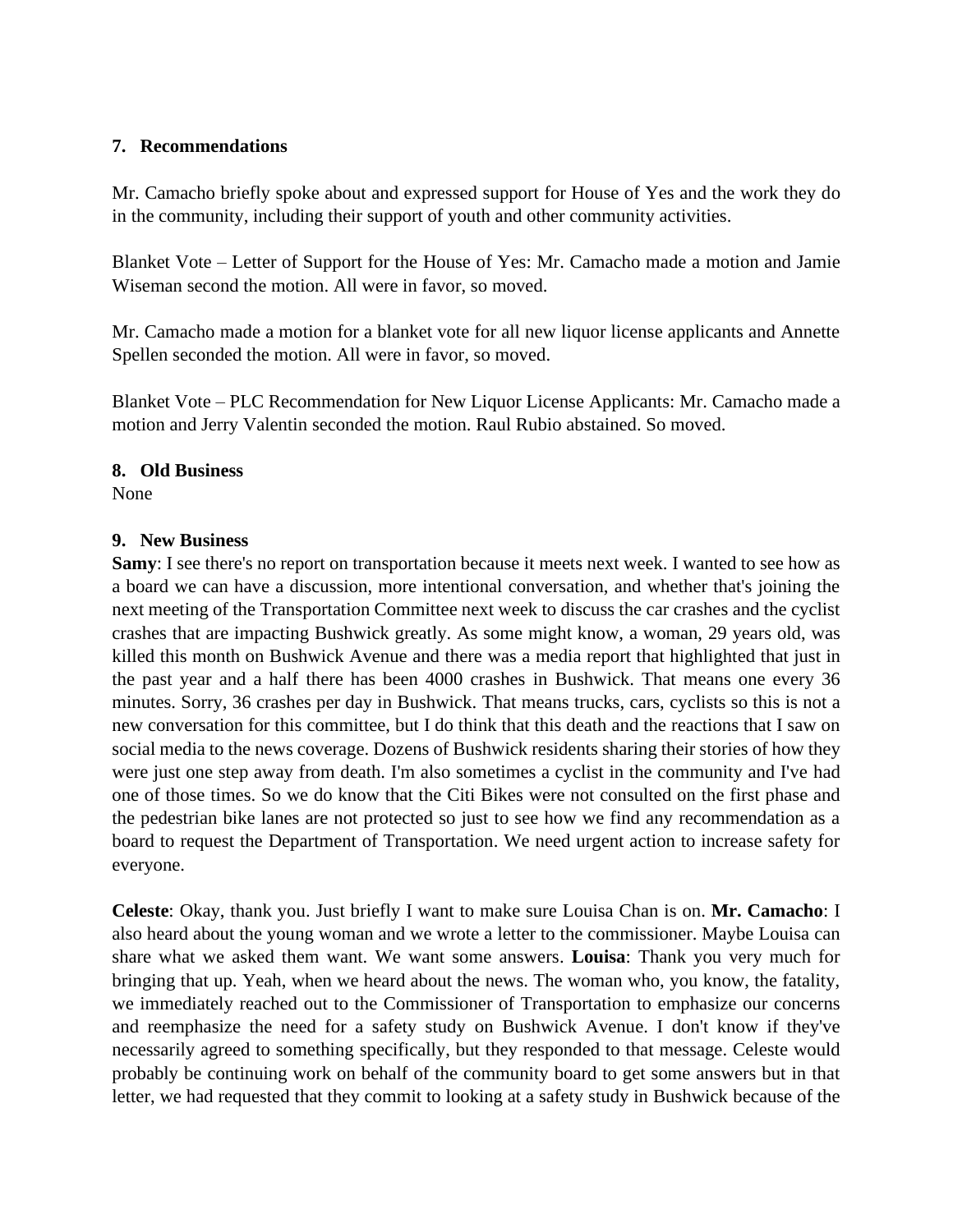very high incidents, fatality rate, and accidents in the community. And also, as Chair I asked that the commissioner come speak to us about some of the ideas or plans, they have for our community, so we'll continue to follow up on that.

**Celeste**: I'll send the letter to all board members just so you have a copy. It was sent on the holiday last Wednesday because this isn't something new, as you mentioned, Samy and all of our board members, especially those that have been on the board for a long time asking for a study is not a new request for DOT. It's been a part of the statement of community district needs for decades, I imagine at this point. And I think that this was you know unfortunately one of those moments where we had to, again, reach out to the agency to basically say this is overdue because so many people are at risk and it shouldn't be happening in the first place. A preventable tragedy. So thank you, Samy, Mr. Camacho, and Louisa.

#### **10. Announcements**

#### Kat, Student, Kennedy School of Public Health

I lived in Bushwick over the summer right on Menahan and Evergreen and did some research on food insecurity. I just wanted to bring attention to a current city council Bill 0802-2018, which is a bill that will require the Department of Education to donate all unconsumed meals to local food bank organizations. It's just an additional step to help with food insecurity in all boroughs in New York City. I just wanted to make sure that everyone on this community board was aware. During my time in Bushwick I saw a lot of a lot of lines just wrapped around blocks at food pantries and I thought it would be beneficial to bring attention to it. And this is my first community board meeting, ever. So this was a really cool experience and thank you so much for the opportunity to speak.

#### Raul Rubio, NYC Department of Mental Health and Hygiene

I know that Thomas isn't here from the library so I'm going to make this announcement for him. The library is a partner with the Department of Health and Mental Hygiene and we're going to be doing a COVID-19 mental health presentation. It's a virtual presentation that's happening tomorrow, Thursday and it starts at 3:30pm. It's a one-hour presentation. It's in conjunction with the Library, happening tomorrow. There's a link in the chat to be able to register for the training. It's about COVID, its effects on depression, anxiety, understanding and dealing with grief. I have information about some local resources and actually even apps and other programs that people can tap into. This is what I used to do and talk about the Mental Health First Aid. But the Department of Health is changing gears and wants to do something a little bit more to kind of address what's going on right now with, you know, the people in New York, particularly as we start getting closer to a possible opening and the issues are going to come up. We're talking about dealing with stuff from the election, the racial equity issues that we've been dealing with, and the fact that now we're also talking about coming into that third wave where we're getting like spikes and on. So it's a way to start a conversation about how to adjust self-care, and how to be able to talk to maybe some of your neighbors and family members that might be going through something, as well. Again, free training tomorrow three o'clock only one hour. It's, you know, just click on the link and you can register there and hopefully I'll see you guys tomorrow.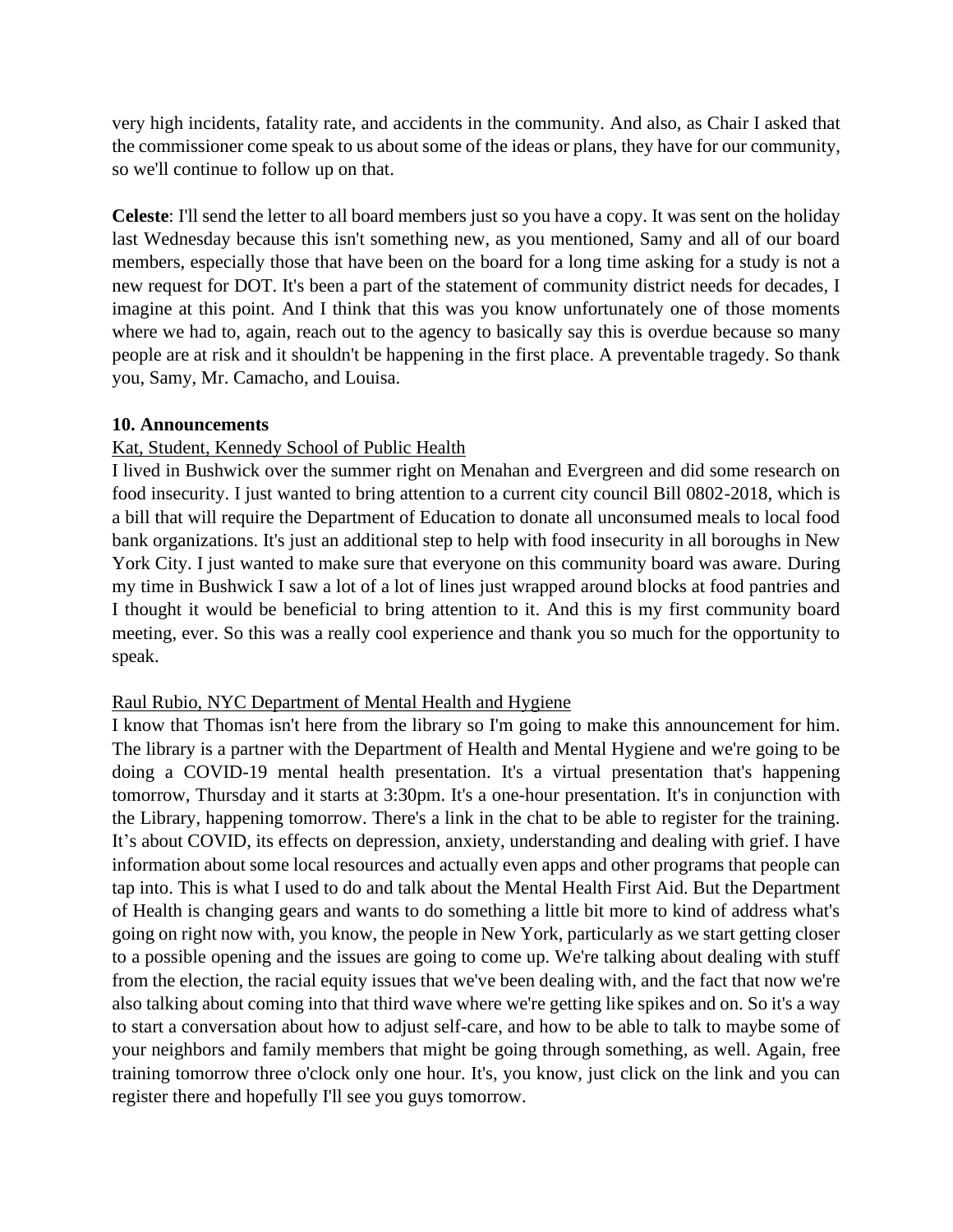#### John Blasco, District 37 Office

Thank you for having me once again I just wanted to share that the council district 37 sent out a November newsletter on November 12 last week. A ton of information there. I hope it's useful and helpful and as always, we're still doing constituent services.

# Jackie Reyes, Assemblyman Erik Dilan's office.

No, nothing right now.

## Evelyn Cruz, Congresswoman Nydia Velazquez's office

I want to wish everyone wellness and let you know that the Congresswoman continues to fight and advocate for those issues that are near and dear to us as we enter the new administration, we can count on us to fight for the COVID funding education piece housing etc so we'll be sending out more information shortly, but I just wanted to say hello. Thank you.

## Julio Salazar, Congresswoman Nydia Velazquez's office

Hi, good evening everyone. Just fairly quick, a few updates. I know initially that's very near and dear to the chairman is small businesses. All in all our corridors just some figures that I wanted to share with you in regards to some of the federal funds PPP funds. Throughout the members district there was 1.5. billion that was distributed. There's approximately 18 million throughout the member's congressional district. The member knows that there's more work to be done so that's something that's going to be on her agenda in the coming session. Additionally, we did receive a number of calls today. I know a few members that are in the meeting here in regards to some heating concerns at Hope Gardens. We were able to work that out with management as of an hour and a half ago, heating is fully up and running. Our neighbors at Hope Gardens have heat and hopefully it will remain like that. And finally, any federal concerns, postal security stimulus checks we're still receiving some of those concerns, as well. Immigration always feel free to reach out, phone number is 718599365. Thank you.

**Mr. Camacho**: We have stuff that people really need so we want to make sure if the second round comes around, it becomes apparent, make sure that people have got to be in it to win it. And also, if you want to put the heat on, we were going to go with it now. Now we've got two because those people need to step up their game and start giving services to our people in that area. So thank you for that.

**Julio**: No. Thank you, Mr. Chairman, I know you advocate. We are together on our monthly meetings with the management we hold their feet to the fire so we'll do that together. Thanks.

## Marcus Harris, Brooklyn Borough President Eric Adam's office

Go to [www.brooklyn-usa.org.](http://www.brooklyn-usa.org/) It has the current monthly newsletter. In addition, the borough president will be doing a third phase of honoring on Brooklyn COVID heroes, those people who have done a lot to support the community. If you go online you have until December 4 to actually nominate either an organization, business, or individual for all the work that they have been doing.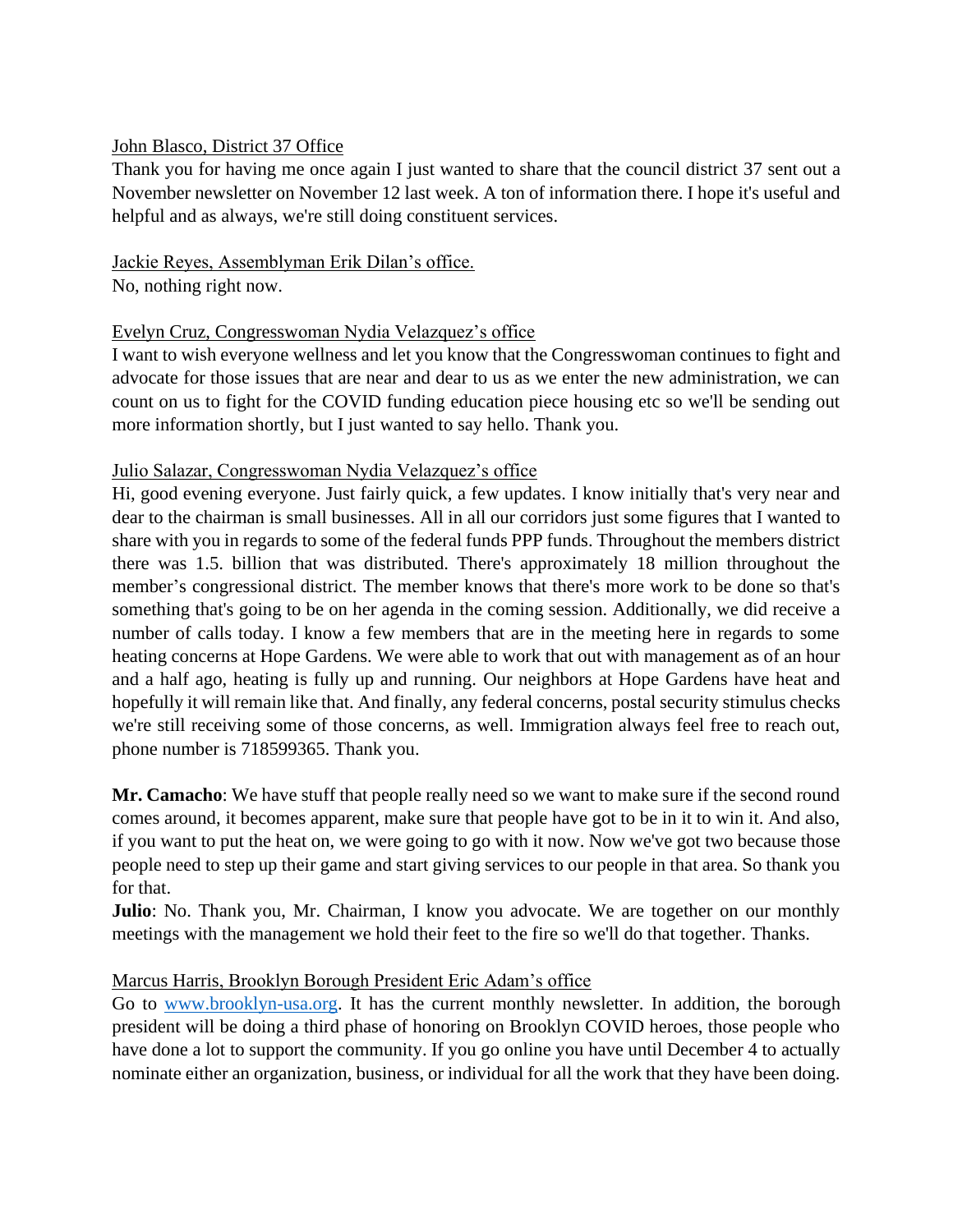Once all nominations are received a decision will be made on which ones will be honored and we will post the virtual service. Happy Thanksgiving.

**Mr. Camacho**: Let him know he better get one of our people from Bushwick. I see people out there and I didn't see nobody from Bushwick because I know a lot of people that are doing good work and helping the people in this community, and the lines that people out there and they're giving food and doing services in this pandemic, making sure they take care of themselves at the same time. Marcus: you let me know who and I'll make sure I submit it for you.

## Taeka Haraguchi, NYC Comptroller Scott Stringer's office

The plan is that the city should offer subsidized and redeemable internet passports for low income families to purchase broadband service providers in the areas, the comptroller outlines solutions to these challenges recommending that the city convene all of the internet service providers as well, and carriers operating in the five boroughs, to discuss all possible options to quickly provide affordable and reliable internet to every student in the city who lacks a high speed broadband connection. And I will drop the link to our report in the chat as well.

## Willie Morales, Community Board 4 District Office

Hey, Happy Thanksgiving to everybody. And I just want to let you know I am retiring. **Mr. Camacho**: I want to thank you for your service. I know you, your family, and your loved ones. We want to thank you. We're gonna miss you.

**Celeste**: Willie. Thank you very much.

# Joshua Brown, CB4 1<sup>st</sup> Vice Chair

The local law 152 was passed and will take effect in Bushwick next year. I'll be doing a future presentation on it. This is a law that will impact everyone and moving forward specifically property owners, and it's just something I want to give a heads up for as I believe this will negatively impact. -hree family homeowners as well as those who own commercial businesses. So I'll be speaking about it further with elected officials so that this doesn't impact us in a detrimental way.

**Annette Spellen**: I'd like to add to that. We need the information now because what happened was Bed-Stuy was notified last minute and it's affecting them poorly. They have to have this done by December 31 and if they don't, it can cost the homeowner \$12,000 in a fine. This is very important information that we need, not only for the homeowners but it's for churches as well. **Celeste**: Just so everyone knows it was in this month's newsletter.

## Barbara Smith, 83rd Precinct Community Council President

I just want to tell the community, thank them all for all the help they gave during this pandemic. I was doing shopping for some unfortunate families and I'm so happy that my Vice President Elvena Davis told me to open up a Cash app. And with people dropping money in our Cash app, we were able to shop for over 100 people. So I just want to thank everyone that donated, and we won't be able to do Thanksgiving baskets this year. I'm only concentrating on the public schools because